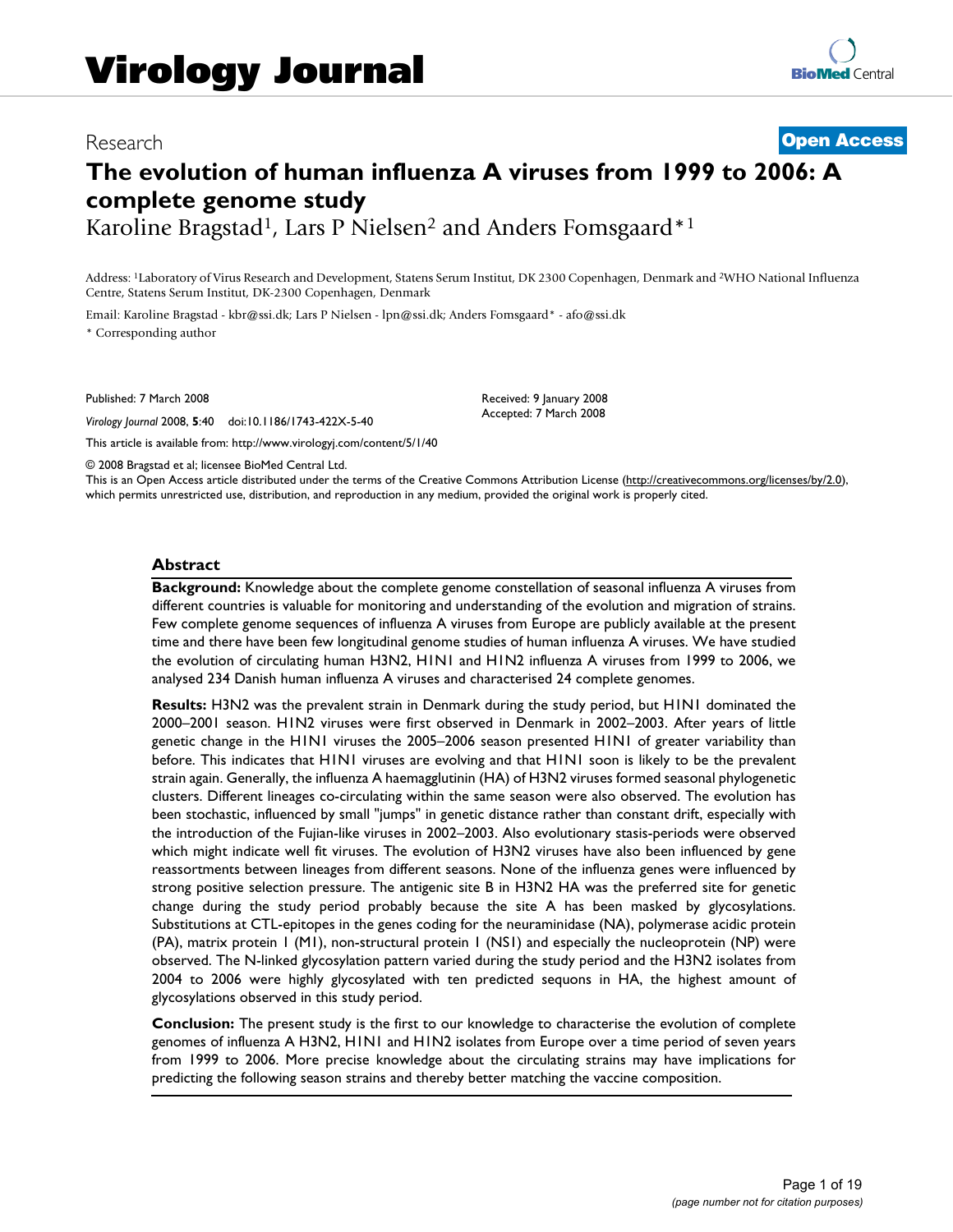# **Background**

Every year the influenza A virus causes human infection with varying severity depending on the host acquired immunity against the particular virus strain. Three to five million people experience severe illness and 0.25 to 0.5 million people die of influenza yearly worldwide (WHO EB111/10). The influenza virus evades host immunity by accumulation of point mutations (drift) in the major surface glycoproteins, haemagglutinin (HA) and neuraminidase (NA) or by reassortment of segments from different viruses co-infecting the same cell leading to a new stain with a HA (and NA) not seen in the population before (shift). In the worst case, shifts may cause pandemics. There have been three pandemics the last hundred years, the Spanish flu in 1918 (H1N1), the Asian flu in 1957 (H2N2) and the Hong Kong flu in 1968 (H3N2). It is believed that new pandemics emerge through shifts with strains from the avian reservoir, as was the case of the pandemics of 1957 and 1968, or by direct introduction of an avian strain into the human population as suggested for the 1918 pandemic [1]. At present only two of the 16 possible HA subtypes (H1 and H3), and two of the nine possible NA subtypes (N1 and N2) are circulating in man. H3N2 and H1N1 influenza A viruses have co-circulated in the human population since the re-emergence of H1N1 in 1977, increasing the possibility for genetic reassortments. The prevalence of the different subtype combinations may vary from season to season. The H3N2 has been the predominant influenza A strain during the last 20 years, with the exception of the 1988–1989 and 2000–2001 seasons where H1N1 infections dominated [2]. In the 2000–2001 season a new reassorted human strain, H1N2, emerged in Europe and became established in the autumn 2001 [3,4]. The new H1N2 subtype was covered by the 2002–2003 H1 and N2 trivalent vaccine components and because both H1 and N2 viruses had circulated the previous years some degree of herd immunity against the new strain was expected. The H1N2 viruses were not associated with severe influenza illness that season. In 2002, a new lineage A/Fujian/411/02(H3N2)-like emerged in Asia and caused significant outbreaks on every continent [5,6].

For the northern hemisphere the WHO issues the recommendation for strains to be included in the trivalent vaccine for the next season based on epidemiological data and antigenic and genetic analyses of circulating strains.

Until the recent release of over 1,800 complete influenza A genome sequences from the Influenza Genome Sequencing Project managed by US National Institute of Allergy and Infectious Diseases [7,8] very few complete genome sequences have been published to the GenBank. Also, there have been limited longitudinal studies of the complete genome of influenza A viruses. The present study characterise the complete genome evolution of H3N2, H1N1 and H1N2 influenza A virus from Denmark spanning seven seasons from 1999 to 2006.

# **Results**

# *Prevalence of influenza A in Denmark from 1999 to 2006*

The relative prevalence of influenza virus varies from season to season. Influenza A H3N2 was the dominating strain in Denmark during the last seven years, with the exception of the 2000–2001 season where the H1N1 viruses dominated, as can be seen in Figure 1.

Only H3N2 viruses were isolated during the 2001–2002 season. In the 2002–2003 season the H3N2 and H1N1 reassorted influenza A virus strain, H1N2, emerged in Denmark, but has not been isolated in Denmark since 2003–2004. Higher prevalence of H1N1 viruses co-circulating with H3N2 viruses was observed the last two seasons, 2004/2005 and 2005/2006.

# *Genetic evolution of influenza A*

#### *H3N2 viruses*

Based on phylogenetic analysis of the HA and NA nucleotide sequences from 1999 to 2006 (Figure 2), ten isolates representative for the phylogenetic clustering of sequences from each subtype in each season, as far as possible, were included in the final HA and NA tree (Figure 2) and representatives were chosen for complete genome sequencing. Generally the H3N2 HA and NA genes formed seasonal phylogenetic clusters (Figure 2). However, we observed that strains of different lineages and clusters cocirculated within the same season and that viruses had reassorted with viruses from previous seasons (Figure 2).

The HA gene of the influenza H3N2 strains from the 1999–2000 season formed a phylogenetic subclade to A/ Moscow/10/99(H3N2) and A/Sydney/5/97(H3N2) (represented by A/Memphis/31/98) (Figure 2), located between A/Moscow/10/99 and A/Panama/2007/99 (not shown). The antigenicity of these strains was A/Moscow/ 10/99(H3N2)-like in a haemagglutination inhibition assay, and will therefore be referred to as Moscow-like throughout this report. The NA and the internal genes were all A/Moscow/10/99(H3N2)-like, with the exception of the matrix (M) gene that clustered as a subclade to the A/New York/55/01-like strains (Figure 3).

The 2001–2002 season was represented as a monophyletic cluster of A/New York/55/01(H3N2)-like viruses in all genes (Figure 2). The next season, 2002–2003, was characterised by co-circulating lineages. These were of viruses most closely related to A/New York/55/01(H3N2) from the previous season, H1N2 viruses (described in more detail below) and a new H3 lineage, the A/Fujian/ 411/02(H3N2)-like viruses. The introduction of the A/ Fujian/411/02(H3N2)-like viruses caused a "jump" in the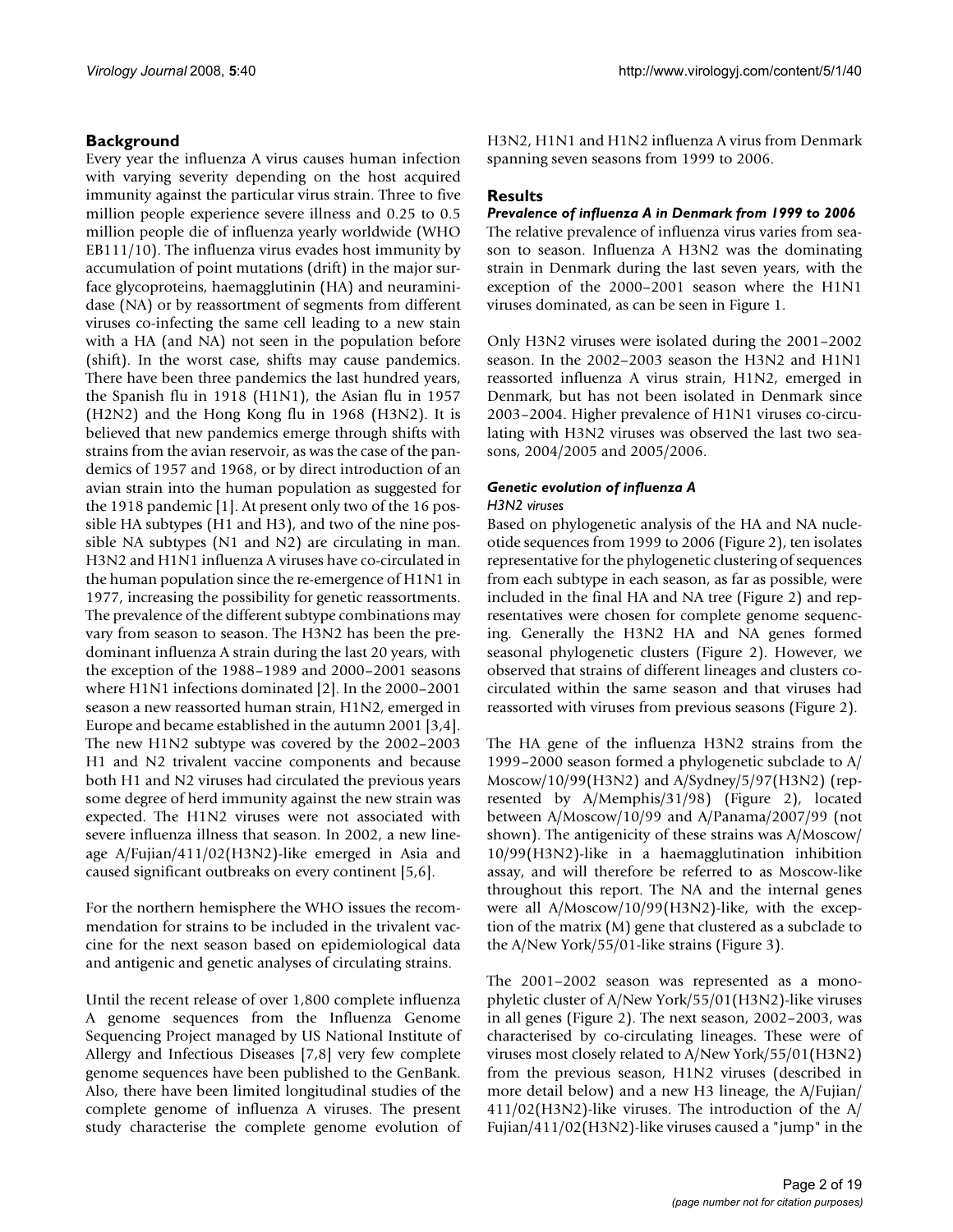

#### Relative prevalence of sentinel and routin **Figure 1** e influenza A viruses in Denmark 1999 to 2006

Relative prevalence of sentinel and routine influenza A viruses in Denmark 1999 to 2006. The actual numbers of influenza A positive samples for the respective seasons are as follows; 1999–2000 49, 2000–2001 28, 2001–2002 80, 2002–2003 61, 2003– 2004 83, 2004–2005 91 and 2005–2006 54.

evolution of the H3N2 viruses (Figure 2). The HAs in subsequent seasons have evolved from these viruses.

In 2003–2004 the HAs form a subclade to the A/Fujian/ 411/02(H3N2)-like lineage from 2002–2003. These viruses were reassortants probably acquiring the rest of the genome from the 2001–2002 or 2002–2003 A/New York/ 55/01(H3N2)-like viruses (Figure 2, 3 and 4) and became the predominant lineage co-circulating with the A/Wellington/1/04(H3N2)-like viruses introduced from the southern hemisphere. One single H1N2 virus isolate was also observed this season. The A/Wellington/1/ 04(H3N2)-like lineage, the following season (2004/ 2005), had drifted into a more A/California/7/04(H3N2) like lineage, causing a revision of the vaccine composition from A/Fujian/411/02(H3N2) to A/California/7/ 04(H3N2) [9]. In 2005–2006 the 2004–2005 A/California/7/04(H3N2)-like lineages continued to circulate together with the slightly different A/Wisconsin/67/ 05(H3N2)-like viruses (Figure 2). As a result the H3N2 vaccine component for the northern hemisphere 2006– 2007 was changed to A/Wisconsin/67/05(H3N2) [9]. The A/Fujian/411/02(H3N2), A/Wellington/1/04(H3N2) and A/California/7/04(H3N2)-like viruses all share the same type of NS segments and there are few variations between the Wellington, California and Wisconsin-like strains, especially in the internal genes (Figure 3 and 4). However, the internal genes of the A/Wisconsin/67/ 05(H3N2)-like viruses, especially the polymerase acidic (PA), nucleoprotein (NP) and M are more closely related to the A/Fujian/411/02(H3N2)-like viruses from 2002– 2003 than the A/California/7/04(H3N2) from the previous season (Figure 3 and 4).

# *H1N1 viruses*

H1N1 viruses dominated the 2000–2001 season in Denmark (Figure 1). Thirteen isolates from this season were available for sequencing, and all were of the H1N1 subtype. These sequences represented two different co-circulating lineages (Figure 4). Lineage I is A/Bayern/7/ 95(H1N1)-like and lineage II include the H1N1 strains of today and the A/New Caledonia/20/99(H1N1) vaccine reference strain (Figure 4). The phylogenetic trees of NA and the internal genes showed the same topology (Figure 3 and 4). The lineage II strains are characterised by a deletion K130 in HA (K134 in H3 numbering) (Table 1). H1N1 virus was again isolated in 2004–2005 and showed a homogeneous distribution in the lineage II for all genes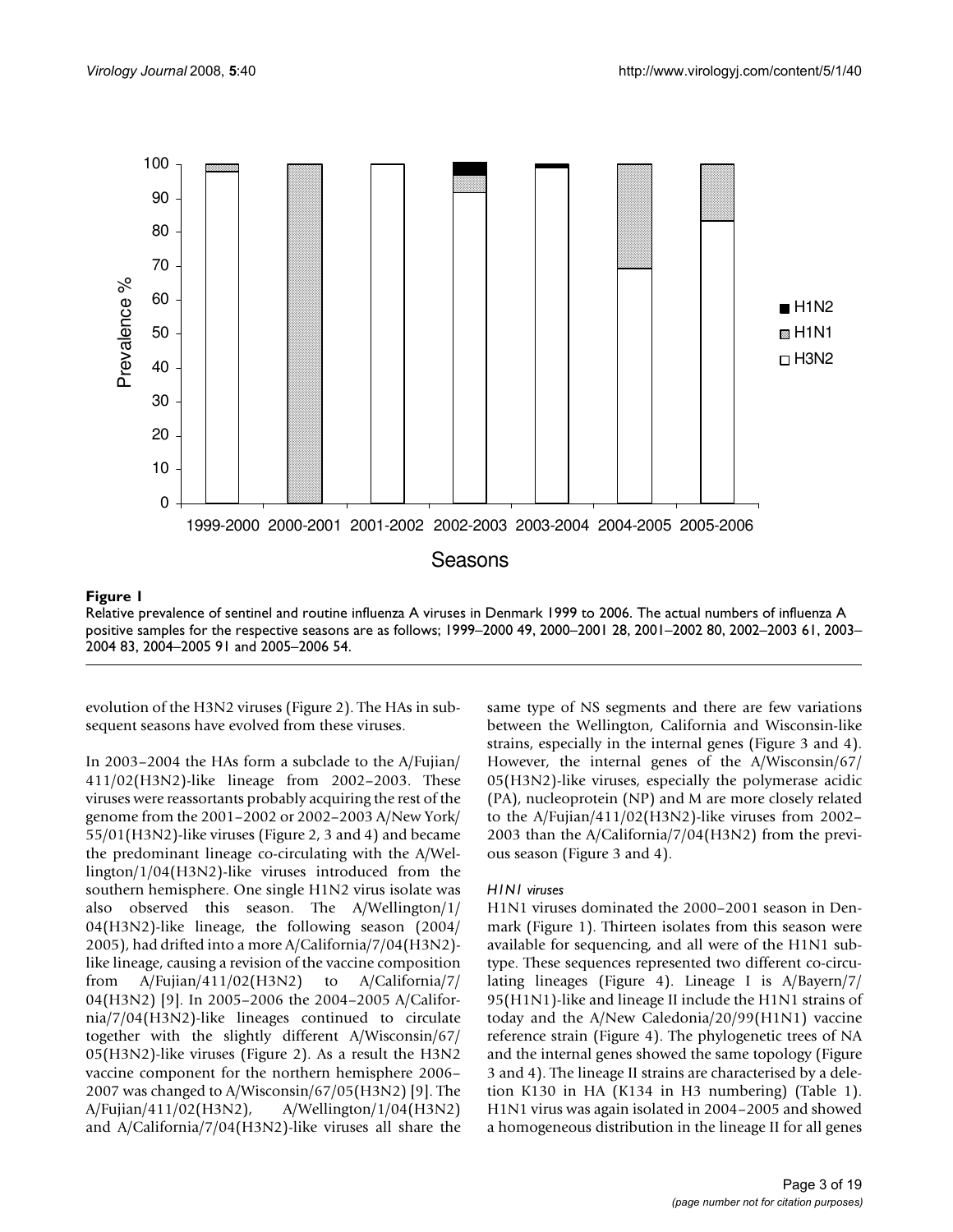

#### Evolutionary relationships of circulating H3N2 in **Figure 2** fluenza A viruses sampled in Denmark from 1999 to 2006

Evolutionary relationships of circulating H3N2 influenza A viruses sampled in Denmark from 1999 to 2006. The nucleotide coding region trees were generated with maximum parsimony, heuristic random branch swapping search (neighbor joining and maximum likelihood analysis revealed the same tree topology). Bootstrap values of 1000 resamplings in per cent (>70%) are indicated at key nodes. H3N2 HA and NA trees are rooted to A/Beijing/353/89 and A/Beijing/32/92. Reference sequences referred to in the text are shown in bold. The A/Fujian/411/02(H3N2) reference sequence is represented by A/Wyoming/03/ 03.

(Figure 3 and 4). Higher nucleotide variation was observed among the 2005–2006 H1N1 sequences in both HA and NA genes (Figure 4). This could indicate that the H1N1 viruses are in progression, away from the A/New Caledonia/20/99(H1N1)-like viruses.

#### *H1N2 viruses*

In 2002–2003 the reassorted H1N2 subtype combination was isolated for the first time in Denmark. The HA was derived from A/New Caledonia/20/99(H1N1)-like lineage II strains and the rest of the genome from A/Moscow/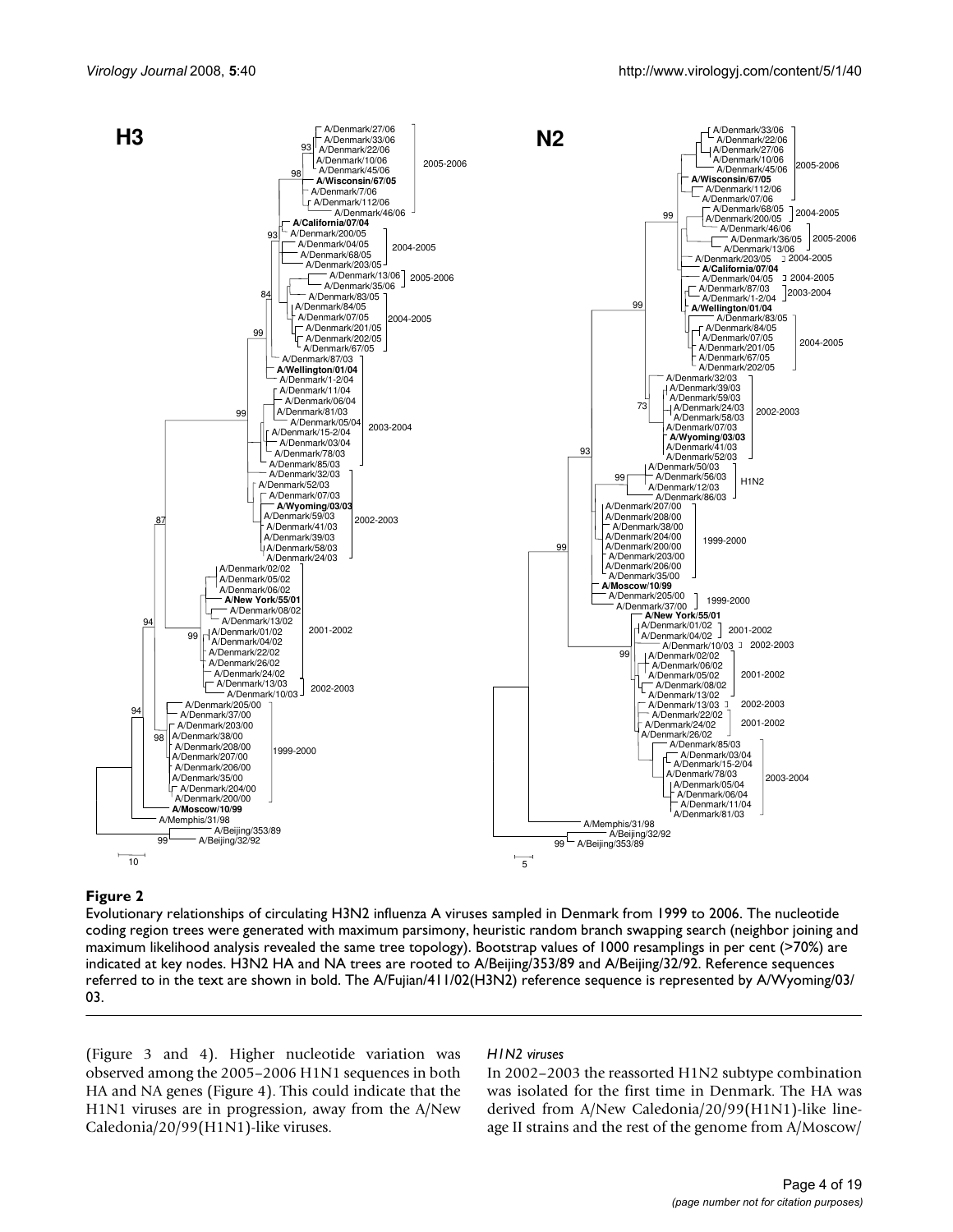

#### Evolutionary relationships of circulating H3N2 and H1N1 **Figure 3** influenza A viruses sampled in Denmark from 1999 to 2006

Evolutionary relationships of circulating H3N2 and H1N1 influenza A viruses sampled in Denmark from 1999 to 2006. The nucleotide coding region trees were generated with maximum parsimony, heuristic random branch swapping search (neighbor joining and maximum likelihood analysis revealed the same tree topology). Bootstrap values of 1000 resamplings in per cent (>70%) are indicated at key nodes. The trees for H3N2 and H1N1 PB2, PB1, PA and NP genes are mid-point rooted for means of clarity. Reference sequences referred to in the text are shown in bold. The A/Fujian/411/02(H3N2) reference sequence is represented by A/Wyoming/03/03.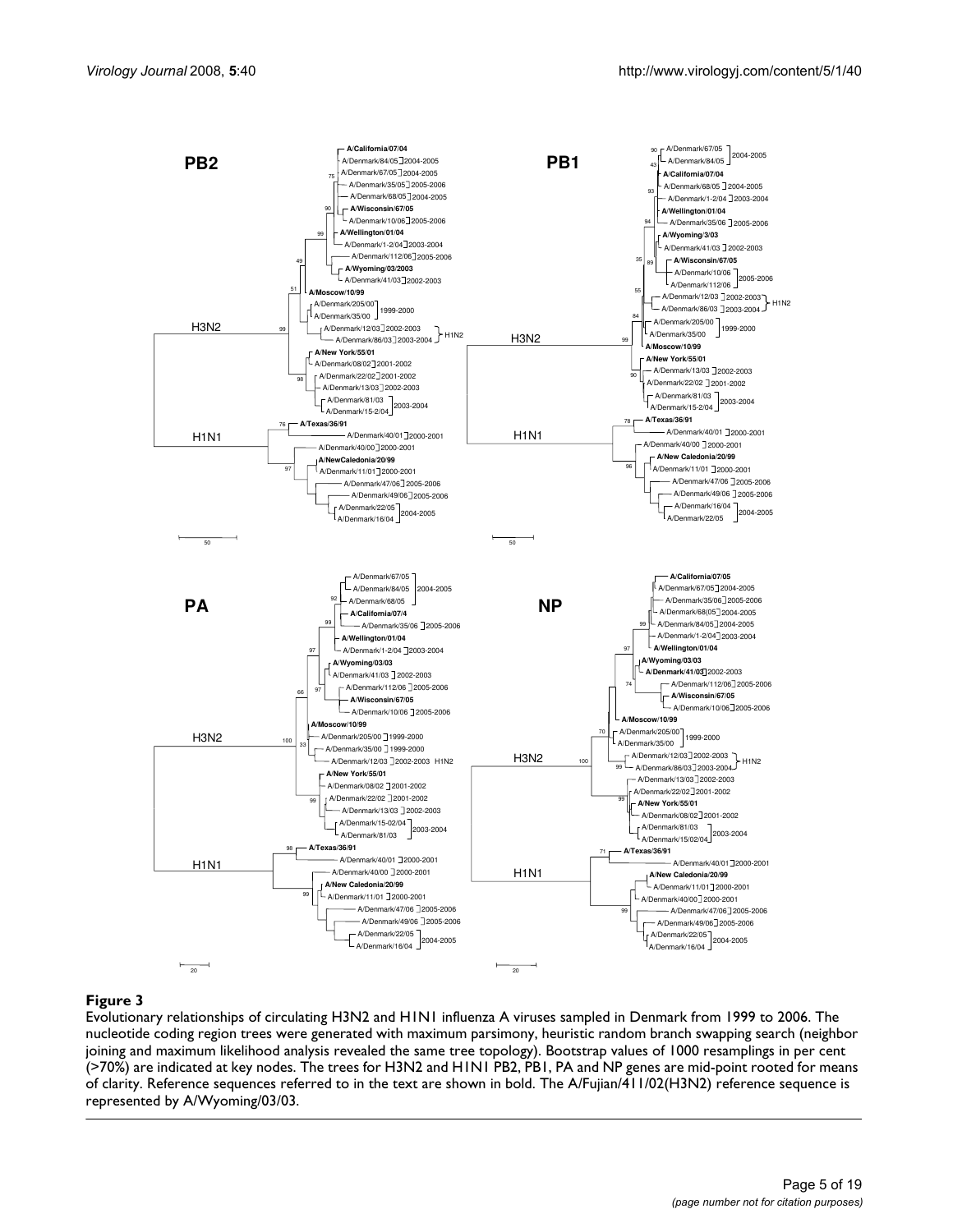

#### Evolutionary relationships of circulating H3N2 and H1N1 **Figure 4** influenza A viruses sampled in Denmark from 1999 to 2006

Evolutionary relationships of circulating H3N2 and H1N1 influenza A viruses sampled in Denmark from 1999 to 2006. The nucleotide coding region trees were generated with maximum parsimony, heuristic random branch swapping search (neighbor joining and maximum likelihood analysis revealed the same tree topology). Bootstrap values of 1000 resamplings in per cent (>70%) are indicated at key nodes. The trees for H3N2 and H1N1 M and NS and H1N1 HA and NA genes are mid-point rooted for means of clarity. Reference sequences referred to in the text are shown in bold. The A/Fujian/411/02(H3N2) reference sequence is represented by A/Wyoming/03/03.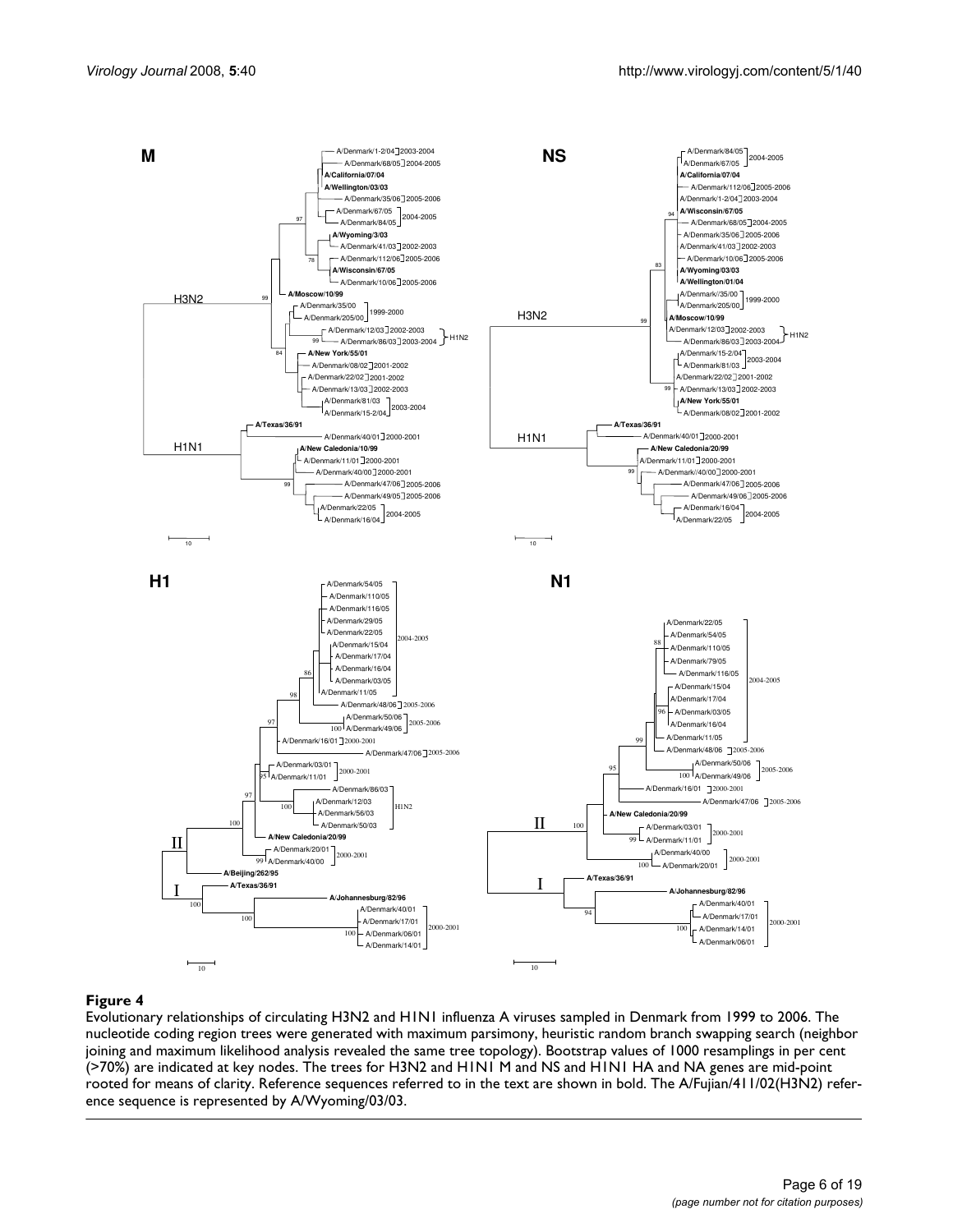| Amino acid       | 1999-00        | 2001-02        | 2002-03 | 2003-04        | 2004-05      | 2005-06     | Amno acid         |              | 1999-00 2001-02 2002-03 |              | 2003-04 |                | 2004-05 2005-06 |   | HIN2 Amino acid      |     | H3 no. 2000-01 |                |                          |                | 2004-05 2005-06 HIN2 Amino acid | N2 no. | 2000-01      | 2004-05      | $2005 - 06$  |
|------------------|----------------|----------------|---------|----------------|--------------|-------------|-------------------|--------------|-------------------------|--------------|---------|----------------|-----------------|---|----------------------|-----|----------------|----------------|--------------------------|----------------|---------------------------------|--------|--------------|--------------|--------------|
| 5                | v              | G              | G       | G              | G            | G           | 18                | Α            |                         | S(A)         | A(S)    | s              | s               |   | 43                   | 53  | L(R)           | L.             | L                        | L              | 15 <sup>p</sup> a               | 15     | V/I          |              |              |
| 25               |                |                | I(L)    | $\blacksquare$ | J.           |             | 19                | $\mathsf{T}$ |                         |              |         |                |                 |   | 47                   | 56  | I(T)           |                | $\overline{\phantom{a}}$ |                | 23                              | 23     | M/I          | M            | M            |
| 33               | н              | Q              | Q       | Q              | Q            | Q           | 23                | L            |                         | F(L)         | L(F)    | F.             | F               |   | 57                   | 66  | V(I)           |                |                          |                | 45 <sup>Pb</sup>                | 49     | H/Y          | н            | н            |
| 45 <sup>c</sup>  | s              |                |         | I(S)           |              |             | 24                | M            |                         |              |         |                |                 | T | 69 <sup>Cb</sup>     | 78  | L(S)           | L.             | L                        | L              | 48                              | 52     | I(V)         | $\mathbf{I}$ |              |
| 50               | R              |                | G(R)    | G(E)           | G            | G           | 30                | $\vee$       |                         | I(V)         | V(I)    | -1             |                 |   | 71                   | 80  | I(F)           | $\blacksquare$ | -1                       | $\mathbf{I}$   | 52                              | 56     | R/K          | R            | R/K          |
| 56               | H              |                | H(Y)    |                |              |             | 40                | Y            |                         |              | H(Y)    |                |                 |   | 80                   | 88  | V(A)           | $\vee$         | $\vee$                   | $\vee$         | 59                              | 63     | S/R          | s            | <sub>S</sub> |
| <b>75E</b>       | н              |                | Q(H)    | Q              | Q            | Q           | 42                | $\mathsf{C}$ |                         | F(C)         | C(F)    | F              | F.              |   | 86                   | 93  | E(K)           | E.             | E                        | E              | 64                              | 68     | H/Q          | н            | н            |
| 83E              | Ε              |                | K(E)    | К              | К            | К           | 44                | s            |                         |              |         |                | S(P)            |   | 89                   | 96  | T              |                |                          | A(T)           | 75                              | 79     | V(I)         | V            | $\vee$       |
| 92 <sup>E</sup>  | T              | κ              | К       | Κ              | κ            | К           | 65                | $\mathbf{I}$ | I(T)                    |              |         |                |                 |   | 94                   | 100 | Υ              |                | H                        |                | 81Pc                            | 81     | T/P          | $\mathsf T$  | $\mathsf{T}$ |
| 106              | A              | $\mathsf{V}$   | A(V)    |                |              |             | 93                | $\sf N$      |                         |              | N(D)    | D              | S(N/D)          |   | 120                  | 124 | D(E/G)         | E.             | $\mathsf E$              | E              | 83                              | 83     | V/M          | $\mathsf{V}$ | V            |
| 112              | V              |                |         |                | I(V)         | V(I)        | 143               | G            |                         | V(G)         | G(V)    | V              | $\vee$          |   | 130                  | 134 | $-(K)$         |                | $\overline{\phantom{a}}$ |                | 93                              | 93     | S/P          | s            | s            |
| 126 <sup>a</sup> | N              |                |         | D(N)           |              |             | 150               | H            |                         |              |         |                | H(G)            |   | 133                  | 136 | S(T)           | s              | s                        | s              | 94                              | 94     | $\mathbf{I}$ |              | I/V          |
| 128b             | Т              |                | A(T)    |                |              |             | 172               | К            | R                       | K(R)         | R(K)    |                |                 |   | 146                  | 149 |                | R              | R                        | R              | 95                              | 95     | S/R          | s            | s            |
| 131 <sup>a</sup> | A              |                | T(A)    | T              | т            | T           | 194               | $\vee$       |                         |              |         |                | V(I)            |   | 153 <sup>Sb</sup>    | 156 | R(K)<br>G(E)   | G              | G                        | G              | 149                             | 149    | V(I)         | $\vee$       | $\vee$       |
| 144 <sup>a</sup> | $\blacksquare$ | D              | N(D)    | N(D)           | N            | $\mathsf N$ | 199 <sup>b</sup>  | Ε            |                         |              | к       | к              | К               | К | $163$ <sup>Sa</sup>  | 166 |                | Κ              | К                        | к              | 155                             | 155    | Y/F          | Y            | Υ            |
| 145 <sup>a</sup> | К              |                |         |                | S/N          | N           | 216               | G            |                         | V(G)         | G(V)    | $\mathsf{v}$   | $\vee$          |   | $166$ Cal            | 169 | K(M)<br>V(A)   | A              | A                        | A              | 173                             | 172    | K/R          | к            | κ            |
| 155b             | н              |                | T(H)    | T              | $\mathsf T$  | T           | 221 <sup>b</sup>  | К            | K(N)                    |              |         | K(D/E)         | E               |   | 168                  | 171 |                | N              | N                        | N              | <b>188Pd</b>                    | 187    | M/L          | M            | M            |
| 156 <sup>b</sup> | Q              |                | H(Q)    | H              | н            | н           | 258               | E            |                         |              |         |                |                 | К | $170$ <sup>Cal</sup> | 173 | N(K)<br>E(G)   | E              | E                        | E              | 220                             | 219    | Κ            | K(E)         | κ            |
| 159b             | Y              |                |         | Y(F)           | F.           | F           | 265               | $\mathsf{T}$ | $\mathbf{I}$            |              | T(I)    | I(T)           |                 |   | 175                  | 177 | L.             |                |                          |                | 222                             | 221    | Q(R)         | R            | R            |
| 164              | Г              | L(Q)           |         |                |              |             | 267               | L            | $\mathsf T$             | $\mathsf{T}$ | T       | $\top$         | $\mathsf T$     | Т | 179                  | 181 | V              |                | V(I)                     |                | 249 <sup>Pf</sup>               | 248    | G/R          | G            | G            |
| 173 <sup>D</sup> | К              |                |         |                | E(K)         | E(K)        | 307               | V            |                         | I(V)         | V(I)    | $\blacksquare$ | $\overline{1}$  |   | 183                  | 186 | P(S)           | P              | $\mathsf{P}$             | P              | 254                             | 253    | K/R          | К            | κ            |
| 186 <sup>b</sup> | s              | G              | G       | G              | G            | G           | 310               | Y            |                         |              |         |                | Y(H)            |   | 185                  | 188 | I(M)           |                | $\blacksquare$           | $\blacksquare$ | 262                             | 261    | K/R          | К            | K            |
| 188b             | D              |                |         |                | D(Y)         |             | 329€              | N            |                         |              |         | N(T)           | N(D)            |   | 187                  | 190 | D(N)           | D              | D                        | D              | 270                             | 269    | N/D          | N            | N            |
| 189 <sup>b</sup> | s              |                |         | S(N)           | $\mathsf{N}$ | N           | 332 <sup>c</sup>  | s            | F.                      | S(F)         | F(S)    |                |                 |   | 190 <sup>5b</sup>    | 193 | A              |                |                          | $\mathsf{T}$   | 274                             | 273    | F/Y          | F            | F            |
| 193b             |                |                |         |                |              | F(S)        | 370 <sup>c</sup>  |              |                         |              |         |                | S(L)            |   | 191                  | 194 | L(I)           | L.             | L                        | L.             | 332Pi                           | 332    | E.           | К            | К            |
| 199              | s              |                |         |                |              | S(P)        | 372               | S            |                         |              |         | S(L)           | S(L)            |   | 194                  | 197 | T(K)           | $\mathsf{T}$   | T                        | т              | 344Pj                           | 347    | D(N)         | D            | D            |
| 202              | $\vee$         |                | I(V)    | п.             | H.           |             | 385 <sup>a</sup>  | К            |                         | N(K)         | K(N)    | N              | ${\sf N}$       |   | 202                  | 205 | V(L)           | $\vee$         | $\vee$                   | $\vee$         | 352 <sup>Pk</sup>               | 355    | K/R          | K            | К            |
| 222              | W              |                | R(W)    | R              | R            | R           | 392 <sup>3</sup>  | $\mathbf{I}$ | I(T)                    |              |         |                |                 |   | 215                  | 218 | A              |                |                          | T              | 364                             | 367    | S(N)         | S            | s            |
| 225              | G              |                | D(G)    | D              | D            | N(D)        | 393ª              | $\sf N$      |                         | N(K)         |         |                |                 |   | 237Cal               | 240 | G              |                | G/R                      |                | 389Pm                           | 397    | M/V          | $\vee$       | V            |
| 226 <sup>D</sup> | $\vee$         |                |         |                |              |             | 399ª              | D            | E.                      | D(E)         | E(D)    |                |                 |   | 239                  | 242 | T(S)           | т              | T                        | T              | 396Pm                           | 399    | I/M          |              |              |
| 227 <sup>D</sup> | s              |                |         | S(P)           | P            | P           | 40 l <sup>a</sup> | G            |                         |              |         |                |                 | D | 252                  | 255 | W              | R              | R                        | W              | 418                             | 418    | I/M          |              |              |
| 271              | N              | D              | D       | D              | D            | D           | 431               | К            |                         |              |         |                |                 | N | 253                  | 256 | Y              | F.             | F.                       | Y              | 432Pn                           | 432    | R(K)         | R            | R            |
| 304 <sup>c</sup> | A              | A/P            | A(P)    |                |              |             | 432               | Q            | E                       | Q(E)         | E.      | E              | E.              |   | 267                  | 269 | T(I)           | т              | T                        | т              | 450                             | 450    | N            | D            | D            |
| 347              | V              | M              | V(M)    |                |              |             | 437               | L            | W                       | L(W)         | W(L)    |                |                 |   | 271                  | 273 | P(S)           | P              | P                        | P              | 452                             | 452    | D/E          | D            | D            |
| 361              | $\mathsf{T}$   |                |         |                | -11          |             |                   |              |                         |              |         |                |                 |   | 273                  | 275 | D(G)           | D              | D                        | D              |                                 |        |              |              |              |
| 375              | N              |                |         |                | D(N)         | D(N)        |                   |              |                         |              |         |                |                 |   | 310                  | 312 | A(T)           | A              | A                        | A              |                                 |        |              |              |              |
| 386              | E              |                | G(E)    | G              | G            | G           |                   |              |                         |              |         |                |                 |   | 315                  | 317 | $\vee$         | A              | $\mathsf{V}$             | $\vee$         |                                 |        |              |              |              |
| 450              | R              |                |         |                |              | R/K         |                   |              |                         |              |         |                |                 |   | 321                  | 323 | I(V)           |                | - 1                      |                |                                 |        |              |              |              |
| 452              | R              | κ              | К       | Κ              | Κ            | К           |                   |              |                         |              |         |                |                 |   | 345                  | 347 | V(I)           | $\vee$         | $\vee$                   | $\vee$         |                                 |        |              |              |              |
| 479              | G              |                | E(G)    |                |              |             |                   |              |                         |              |         |                |                 |   | 382                  | 384 | V(I)           | $\vee$         | $\vee$                   | $\vee$         |                                 |        |              |              |              |
| 529              | V              | $\blacksquare$ | V(I)    |                |              |             |                   |              |                         |              |         |                |                 |   | 398                  | 400 | N              | s              | N                        | N              |                                 |        |              |              |              |
| 530              | $\vee$         |                | A(V)    | Α              | A            | A(V)        |                   |              |                         |              |         |                |                 |   | 45 I                 | 453 | S(T)           | s              | S                        | s              |                                 |        |              |              |              |
|                  |                |                |         |                |              |             |                   |              |                         |              |         |                |                 |   | 473                  | 475 | N              | D              | D                        | N              |                                 |        |              |              |              |
|                  |                |                |         |                |              |             |                   |              |                         |              |         |                |                 |   | 491                  | 493 | E(K)           | E              | E                        | E              |                                 |        |              |              |              |
|                  |                |                |         |                |              |             |                   |              |                         |              |         |                |                 |   | 506                  | 508 | E              |                |                          | D              |                                 |        |              |              |              |
|                  |                |                |         |                |              |             |                   |              |                         |              |         |                |                 |   | 510                  | 511 | V(I)           | $\vee$         | $\vee$                   | $\vee$         |                                 |        |              |              |              |
|                  |                |                |         |                |              |             |                   |              |                         |              |         |                |                 |   |                      |     |                |                |                          |                |                                 |        |              |              |              |

\* Amino acids in brackets indicate less than half but more than two substitutions at the given amino acid position within a season. A single amino acid change in one position is not shown. Amino acids separated by '/' indicate equal substitutions of either amino acid at the given position. Letters in upper case above an amino acid indicate the antigenic site location of the residue. In N1 the upper case

**H3 N2 H1 N1**

#### **Table 1: Amino acid changes in H3N2, H1N1 and H1N2 viruses between seasons \***

letter 'P' stands for phylogenetically important region (PIR) and the following letters indicate the actual PIR.

*(page number not for citation purposes)*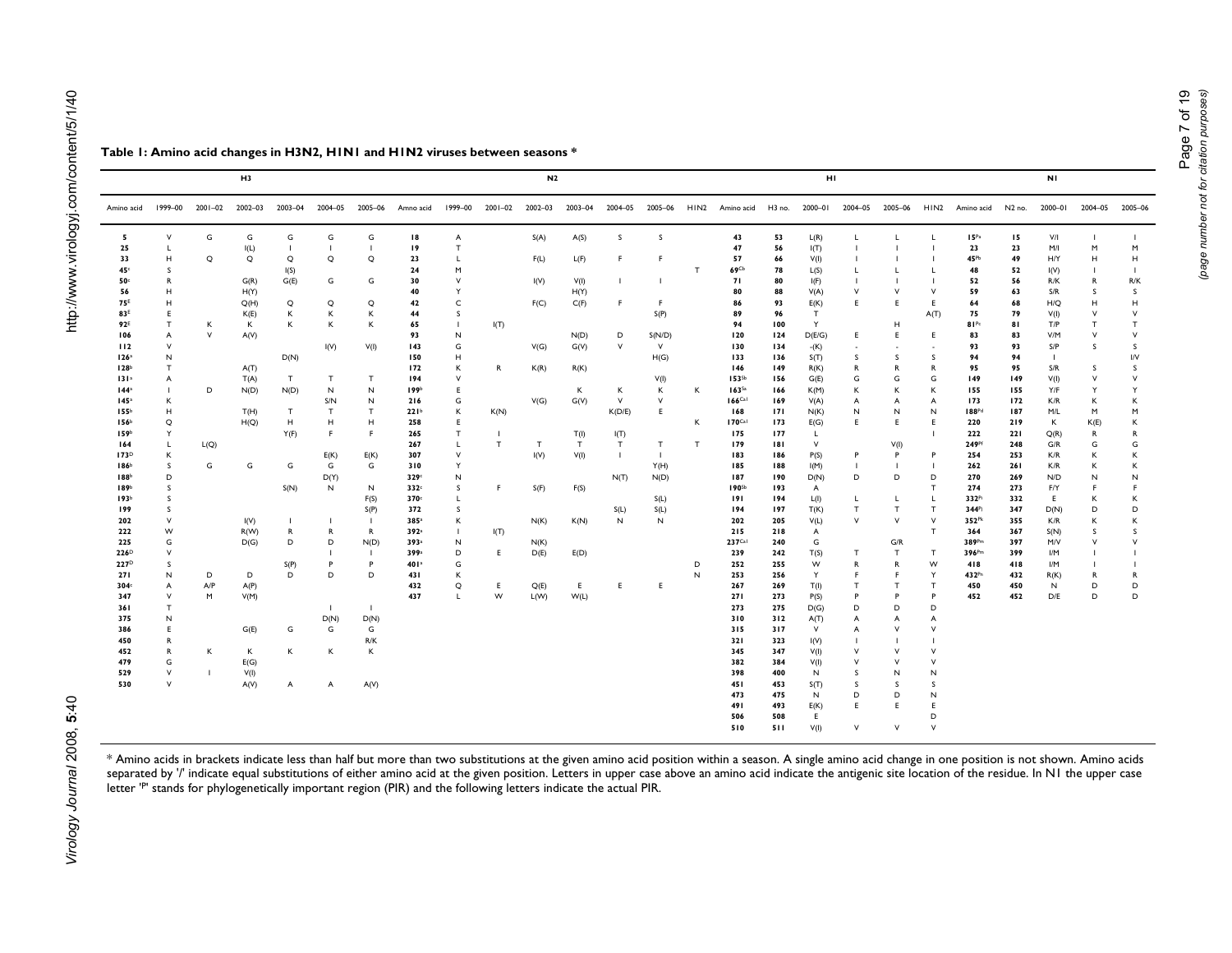10/99(H3N2)-like viruses from the 1999–2000 season (Figure 2, 3 and 4). One single H1N2 sample was collected in the following 2003–2004 season and none have been sampled since in Denmark.

#### *Variations in the haemagglutinins*

#### *Variation among H3N2 viruses*

The amino acid positions in H3N2 HA that have become fixed after 1999–2000 are G5, Q33, K92, G186, D271 and K452 (Table 1). After 2002, positions I25, Q75, K83, T131, T155, H156, I202, R222 and G386 have been stable (Table 1). Positions 50, 144, 145 and 225 had the highest variability represented by three different amino acids (Table 1).

The 2002–2003 season A/Fujian/411/02(H3N2)-like strains possessed eight substitutions at antigenic sites in HA compared to the strains of the previous A/New York/ 55/01(H3N2)-like season (Table 2) and the highest ratio of change was seen for antibody antigenic site B. This indicate that the preferred antigenic site in the change to A/ Fujian/411/02(H3N2)-like strains was site B ( $P_{\text{epitope}} =$ 0.190). The A/California/7/04(H3N2)-like strains from 2004–2005 showed changes at seven positions in the Bcell antigenic sites compared to the A/Fujian/411/ 02(H3N2)-like strains (Table 2) and again the preferred antigenic site for change was site B ( $P_{\text{epitope}}$  = 0.143). Several changes were also observed at antigenic site D ( $P_{\text{epitope}}$  $= 0.073$ ) (Table 2).

The H3 strain component of the 2006–2007 influenza vaccine for the northern hemisphere was A/Wisconsin/ 67/05(H3N2). We measured the rate of change at antigenic sites between the A/California/7/04(H3N2)-like viruses from 2004–2005 and the 2005–2006 A/Wisconsin/67/2005(H3N2)-like viruses. Only two substitutions at HA antigenic sites defined the A/Wisconcin/67/ 2005(H3N2)-like viruses (Table 2). Amino acids at positions 225 to 227 in H3 have greatly changed the last seasons (Table 1). Position 226 and 227 are directly involved in the antigenic site D.

Since the introduction of Fujian like strains in 2002–2003 there have been substitutions at sites that may influence the capacity for egg growth; 131, 155, 156, 186, 222, 225 and 226 (possibly also positions 144, 145, 159 and 193) [10] (Table 1). Amino acids 193, 222, 225, 226 and 227 are involved in receptor binding sites in the HA, therefore the changes observed at these sites in our dataset may influence receptor binding. Amino acids defining the Tcell epitopes (after the list of Suzuki [11]) in HA have remained unchanged since 1999.

#### *Variation among H1N1 viruses*

The phylogenetic H1N1 lineage II is characterised by an amino acid deletion K130 (position 134 in H3 numbering) (Table 1) and certain amino acid differences in the antibody antigenic sites; substitution M166K in the antigenic site Sa, E156G in site Sb, V169A and G173E in site Ca1 and substitution S78L at site Cb (H3 numbering) (Table 1). The calculated  $P_{\text{epitope}}$  values indicate that antigenic site Ca1 has been the site with the largest proportion of substitutions ( $P_{\text{epitope}} = 0.500$ ) in the change from H1 lineage I to lineage II (Table 1). Some isolates from 2005– 2006 possessed an additional change V181I. One change, G240R, found in two of four isolates from 2005–2006, is positioned in the Ca1 antigenic site (Table 1).

#### *The H1N2 viruses*

The HA gene of the Danish H1N2 viruses belong to the H1N1 A/New Caledonia/20/99(H1N1)-like lineage II with the K134 deletion. The HA from the H1N2 reassorted strains possessed one additional substitution in the antibody antigenic sites of HA, A193T (H3 numbering) site Sb, compared to other HAs from lineage II H1N1 viruses. Other amino acids that characterised the HA H1N2 viruses were: A96, I177, T218 and D508 (H3 numbering) (Table 1).

|           |             | Haemagglutinin                               |                                       |                |            |                | Neuraminidase         |                |
|-----------|-------------|----------------------------------------------|---------------------------------------|----------------|------------|----------------|-----------------------|----------------|
| Antigenic | Moscow-New  | New York-                                    | Fujian-                               | California-    | Moscow-New | New York-      | Fujian-               | California-    |
| site      | York-like   | Fujian-like                                  | California-like                       | Wisconsin-like | York-like  | Fujian-like    | California-like       | Wisconsin-like |
| A         | II44D       | A131T<br>DI44N                               | <b>K145N</b>                          |                | D399E      | K385N<br>E399D |                       |                |
| в         | S186G       | <b>T128A</b><br><b>HI55T</b><br><b>Q156H</b> | A128T<br><b>Y159F</b><br>S189N        | S193F          |            |                | E119K<br><b>K221E</b> |                |
| C         |             | <b>R50G</b>                                  |                                       |                | S332F      | F332S          |                       | L370S          |
| D         |             |                                              | <b>K173E</b><br>V2261<br><b>S227P</b> | <b>E173K</b>   |            |                |                       |                |
| Е         | <b>T92K</b> | <b>H75Q</b><br>E83K                          |                                       |                |            |                |                       |                |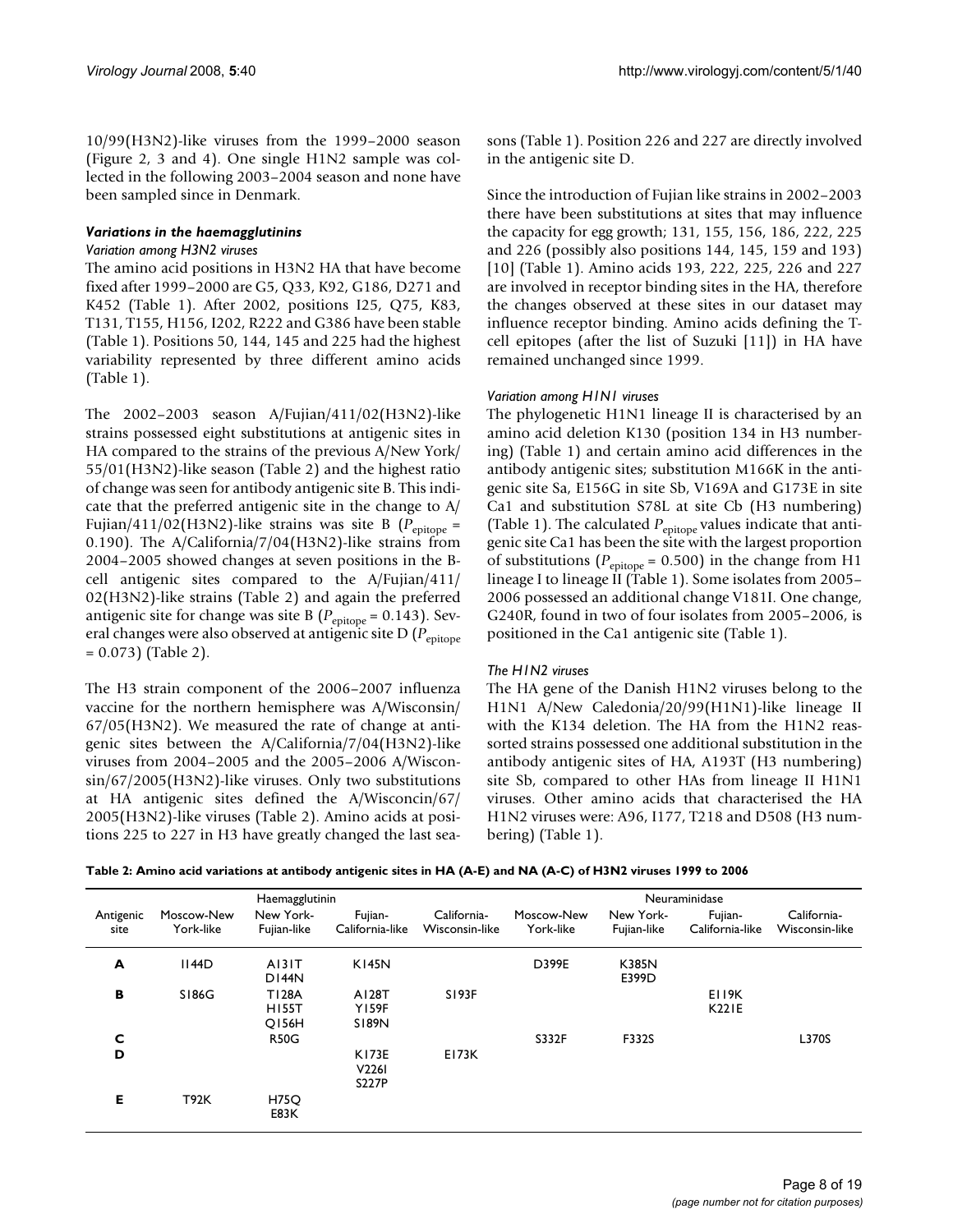#### *Variations in the neuraminidases*

The amino acid change L267T in the N2 neuraminidase has become fixed after 1999. NAs from 2004 to 2006 all possess K199 and E432. Comparing consensus sequences of the different phylogenetic clusters it is clear that after 1999 there have been changes at the antibody antigenic sites of NA (Table 2). In addition, two out of ten H3N2 isolates from 2004–2005 and three out of ten H3N2 isolates from the 2005–2006 seasons differed also at antibody antigenic site C N329T and N329D, respectively, compared to the seasons before. The NAs of the H1N2 viruses were most closely related to the 1999–2000 seasons A/Moscow/10/99(H3N2)-like viruses but varied at six amino acid residues: M24T, E199K, E258K, L267T, G401D and K431N (Tabel 1). Position K199 found in antigenic site B, D401 in antigenic site A and N431 may influence antigen binding. The observed changes at site 93 in N2 from 2003 to 2006 (Table 1) are located in the HLA- $A*0201$  NA<sub>90-99</sub> (PQCNITGFAP) CTL epitope [12].

For the N1 viruses there have been several changes at phylogenetically important regions (PIRs) [13] (Table 1). Changes were observed at regions equivalent to the N2 antigenic sites, namely: PIR-I E332K, PIR-J N344D, PIR-K R352K, PIR-M M389V and M396I, and PIR-N K432R.

No genetic indication of neuraminidase drug resistance at positions 119, 152, 274, 292 or 294 was found in the NA dataset from 1999 to 2006.

#### *Variations in the internal genes*

The substitution PB2 (polymerase basic 2 protein) S569A in the H3N2 sequences has become fixed after the 1999– 2000 season (not shown). All H3N2 isolates from 2004 to 2006 have changed at position V709I in the PB1 protein.

The lineage I H1N1 PA protein possessed the amino acid C226 (as did the H3 isolates) instead of I226 found in the H1 lineage II isolates. This position is part of a HLA-A\*0201 PA<sub>225-233</sub> (CLENFRAYV) T-cell epitope [12]. Also the substitution V602I is located in the HLA-B\*8  $PA_{601-609}$ (SVKEKDMTK) CTL epitope [14] for all H1N1 viruses and the H3N2 2005–2006 season viruses.

The T146A substitution in the H3N2 NP protein has become fixed after 1999–2000 season. The substitution NP Y52H found in the A/California/7/04(H3N2)-like isolates from 2004 to 2006 is located in a CTL epitope HLA- $A*01 NP_{44-52}$  (CTELKLSDY) [15]. The H1N1 isolates possessed a S50N replacement in this epitope. The H3 A/New York/55/01(H3N2)-like isolates from 2001–2002 and 2002–2003 together with the Fujian/New York reassortants from 2003–2004 possessed K98 in the HLA-A\*6801  $NP_{91-99}$  (KTGGPIYRR) [16]. Also H1N1 strains from the lineage II possessed this change. The isolates from 1999–

2000 and after 2002 possessed the "original" CTL epitope HLA-B\*1508 NP<sub>103-111</sub> (KWMRELVLY) [17] while the 2001–2002 viruses possessed a K103R replacement. This replacement was also seen in some 2003–2004 isolates. All H1N1 isolates have the M105V replacement. The HLA- $B*4002$  NP<sub>251–259</sub> (AEIEDLIFL) epitope has been conserved in the H3N2 and H1N2 isolates. The H1N1 isolates have a I257T substitution.

After 1999 CTL epitope HLA-B\*1402 NP<sub>146-154</sub> (TTYQR-TRAL) [18] has changed with the substitution T146A in the H3 isolates, all H1 viruses still possess T146. The New York/55/01(H3N2)-like viruses possessed the substitution V197I in the CTL epitope HLA-A\*1101  $NP<sub>188-198</sub>$ (TMVMELIRMVK) [12] as did the H1N1 viruses. The H1N1 isolates also had a M191V change in this epitope region. The A/Wisconsin/67/05(H3N2)-like viruses from the 2005–2006 season changed in the CTL epitope HLA-DQA1\*0501/HLA-DQB1\*0201 NP<sub>365-379</sub> (IASNENMD-NMGSSTL) [19] with the substitution S377G. The H1N1 viruses had three amino acid differences in this epitope; N373A, M374I and G375V. All virus subtypes in this dataset had the R384G substitution in the CTL epitope HLA- $B^*27 \ NP_{383-391}$  (SPYWAIRTR) [14]. The A/Fujian/411/ 02(H3N2), A/California/7/04(H3N2) and A/Wisconsin/ 67/05(H3N2)-like viruses possess the substitution V425I in the CTL-cell epitope HLA-B\*0702/HLA-B\*3501 NP $_{418-}$  $_{426}$  (LPFEKSTVM) [20] as did the H1N1 viruses. Two additional differences were observed in this region of the H1N1 viruses, E421D and S423T.

The H1N2 viruses differed in the M2 protein from the A/ Moscow/10/99(H3N2)-like viruses with the amino acid substitutions; G16E, C17Y and N20S. The substitution V15I in the M1 protein located in the HLA-A\*1101 M1 $_{13-}$  $_{21}$  epitope [12] was found in two of the H1 isolates from 2000–2001, one in lineage I and one in lineage II. The H3N2 and H1N2 viruses in this dataset before 2005–06 had the substitution R174K in CTL epitope HLA-B\*39  $M1_{173-181}$  (IRHENRMVL) [14]. The substitution S31N in the M2 protein of the A/Wisconsin/67/05(H3N2)-like 2005–2006 viruses indicates resistance to the influenza matrix ion channel inhibitory drug amantadine [21,22].

H3N2 NS1 (non-structural protein) amino acids that have become fixed after 1999 are K26E and E221K. The NS1 CTL epitope HLA-DR\*03  $NS1_{34-42}$ (DRLRRDQKS) identified in H1N1 and H5N1 viruses [23] has the substitution K41R in the H3N2 viruses from this dataset. The HLA- $A*0201$  NS1<sub>122-130</sub> (AIMDKNIIL) epitope identified in H1N1 viruses has the D125E and I129M amino acid differences in the H3N2 isolates. There has been a substitution, F166L, in the HLA-B\*44 NS1 158–166 CTL epitope [24] for 2000–2001 H1N1 isolates in both lineage I and lineage II.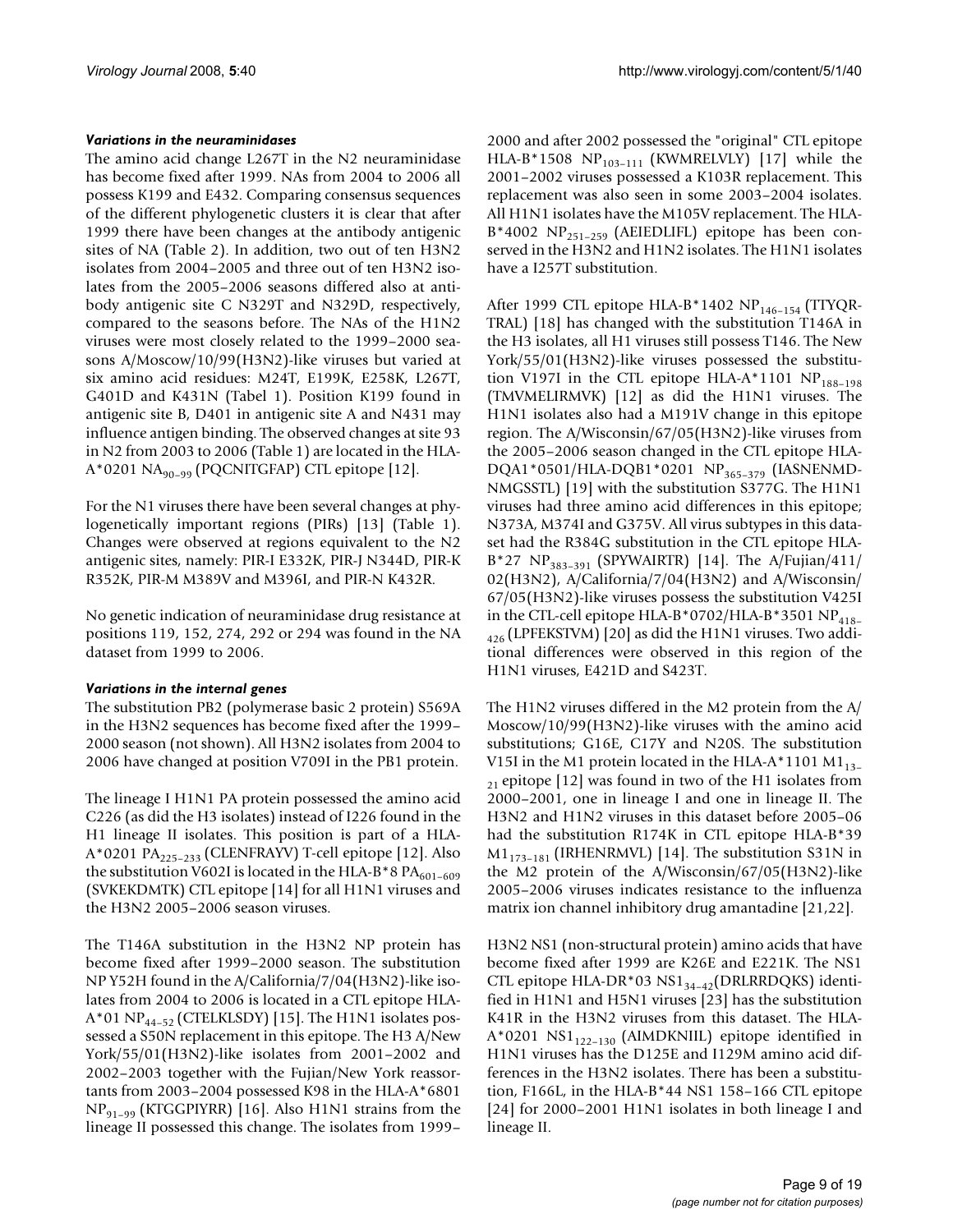#### *Glycosylation patterns*

Eight potential N-glycosylation sites in H3 HA1 have been constant since 1999, namely: 8, 22, 63, 133, 165, 246, 285 in H1 and 483 in HA2 (Figure 5). These glycosylation sites have been conserved in our dataset from 1999 to 2006. The A/Moscow/10/99(H3N2)-like viruses from the 1999– 2000 season possessed two additionally predicted sites 38 and 126. The A/New York/55/01(H3N2)-like viruses from the 2001–2002 season had lost the position 38 sequon but possessed the potential glycosylation site at position 126. The position 38 sequon was observed after 1999–2000, but the predicted score has been below the set threshold value of 0.5 and therefore not included in the count further (Figure 5). In 2002–03 two out of four A/New York/55/01(H3N2)-like viruses possessed ten potential glycosylation sites. Compared to the A/New York/55/01(H3N2)-like viruses from the season before, they gained a glycosylation at position 144. The A/Fujian/ 411/02(H3N2)-like viruses from the 2002–2003 season possessed nine potential glycosylations, they kept the newly introduced sequon at position 144 but did not possess the 126 sequon (Figure 5). The 2003–2004 A/Fujian/ 411/02(H3N2)-like reassorted viruses had the same glycosylation pattern as the previous season Fujian-like viruses. However, Fujian-like viruses that neither possessed the 126 nor the 144 potential glycosylation sequons were also observed, resulting in a total of eight potential sites only. The A/Wellington/1/04(H3N2)-like viruses from 2003–2004 season possessed ten potential glycosylation sites. In addition to the eight conserved they had glycosylation sites at position 126 and 144. The A/ California/7/04(H3N2) and A/Wisconsin/67/05(H3N2) like viruses from 2004 to 2006 have the same ten glycosylation sites as the A/Wellington/1/04(H3N2)-like viruses. Both position 126 and 144 are located at HA antigenic site A.

Six potential N-linked glycosylation sites were predicted for N2 strains from 1999 to 2003, namely: 61, 70, 86, 93, 146 and 234 (Figure 5). In the 2003–2004 season a



# Fraction of predicted N-linked glycosylati 1999 to 2006 **Figure 5** on sequons in HA and NA of H3N2 and H1N1 viruses sampled in Denmark seasons

Fraction of predicted N-linked glycosylation sequons in HA and NA of H3N2 and H1N1 viruses sampled in Denmark seasons 1999 to 2006. Sites with predicted potential threshold values above 0.5 are shown. Sites not shown for H3 (n = 204): 122, N2  $(n = 166)$ : 200, 329, 402, H1  $(n = 27)$ : 10, position 539 is positively predicted; however this site is located at the cytosolic region of HA and is therefore not glycosylated, N1 (= 30): 455.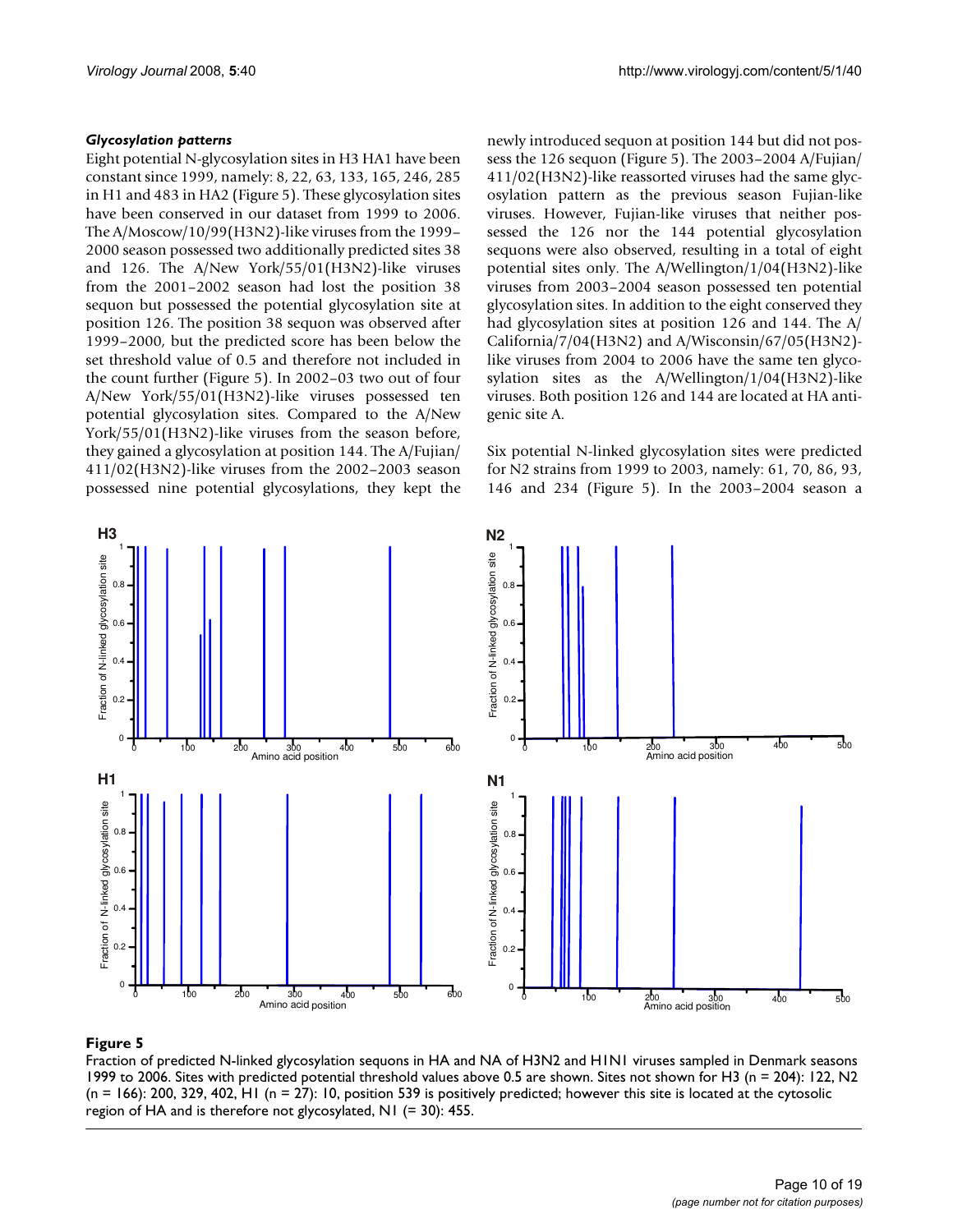minority of the isolates and all of the isolates the following season had lost the potential site 93. The 93 predicted sequon was seen again in three (A/Wisconsin/67/ 05(H3N2)-like) out of ten isolates from the 2005–2006 season. The same glycosylation pattern was observed for the NA of both H3N2 and H1N2 sequences.

The H1 HA strains from 1999 to 2006 have seven predicted potential N-linked glycosylation sites in HA1 (11, 23, 54, 87, 125, 159, 286) and one in HA2 (480) (H1 lineage II numbering) (Figure 5). The exception is one single isolate (A/Denmark/03/05) from 2004–2005 which lacked the sequon at position 54. The isolates in lineage I possessed one additional sequon at position 268; however the calculated potential was below the threshold value of 0.5 and therefore not counted (Figure 5). Three out of four HA H1N2 sequences lacked the position 87 sequon.

The eight potential glycosylation sites in the N1 NA protein have been conserved since 1999 (positions 44, 58, 63, 70, 88, 146, 235 and 434).

# *Sequence data*

The proposed "jump" in the evolution of H3 with the introduction of the A/Fujian/411/02(H3N2)-like viruses in 2002–2003 can also be seen in Figure 6. Rather than constant drift the genes have evolved in a more stochastic like process (Figure 6). The evolution of H3N2 viruses was influenced by a reassortment event in 2003–2004 where the drifted A/Fujian/411/02(H3N2)-like viruses acquired a A/New York/55/01(H3N2)-like backbone from viruses that circulated in 2001–2002 and to some extent in 2002– 2003 (Figure 2, 3 and 4). The 2003–2004 viruses had few variations in the HA compared to the previous season and the 2005–2006 viruses had few variations compared to viruses circulating the season before, both in HA and NA genes (Figure 6B). These stasis-periods might indicate a well fit virus in less need for change.

Based on the ratio of non-synonymous versus synonymous substitutions none of the influenza A genes were directly influenced by positive selection (dN/dS<1) (Table 3). However, as expected the HA1 region of both H3 and H1 viruses were more influenced by evolutionary pressure (Table 3). We applied FEL and SLAC maximum-likelihood methods to estimate individual positively selected sites in H3N2 HA and NA and added REL for smaller datasets in all genes (se methods section). The FEL method found one site in the H3 protein  $(n = 204)$ , position 199  $(p = 0.046)$  to be positively selected, while the more conservative SLAC analysis found none. No positive selected sites were predicted for the N2 genes ( $n = 166$ ) and none in the internal genes ( $n = 15$ ) estimated by FEL and SLAC. The REL analysis retrieved four sites in the M1 gene to be selected namely positions 208, 211, 218 and 219. No sites in HA ( $n = 27$ ) and NA ( $n = 30$ ) of the H1N1 viruses were directly positively selected with any of the three methods of analysis.

# **Discussion**

#### *Prevalence of influenza A from 1999–2006 in Denmark*

The H3N2 strains have had the highest prevalence since 1999 in Denmark. The H3N2 strains have undergone more changes in the antigenic sites each season in HA and NA than have H1N1 strains, thereby evading the host immune system more efficiently than H1N1. The exception is the 2000–2001 season which was dominated by a newly introduced H1N1 strain, the lineage II A/New Caledonia/20/99(H1N1)-like viruses, antigenically different from the previous lineage I-like viruses (A/Bayern/7/ 95(H1N1)-like).

In 2002–2003 the H1N2 reassorted strain was observed in Denmark for the first time. This strain probably emerged in South Asia in 2001 and spread to many countries [4,25,26] The H1N1 component in the vaccine for that season matched the H1 and the H3N2 component matched the N2 subtypes of the reassortant strain. Thereby, the new strain was expected fully covered by the vaccine for that season [26] and it was anticipated that there would be some extent of herd immunity in the population against this new reassortant.

#### *Genetic evolution of influenza A*

The phylogenetic trees of H3N2 HA and NA showed seasonal clusters but also co-circulating lineages within seasons. The introduction of the A/Fujian/411/02(H3N2) strains in 2002–2003 caused a "jump" in the evolution of both HA and NA genes. Many of the substitutions in HA introduced with the A/Fujian/411/02(H3N2)-like viruses have become fixed, probably reflecting a very fit virus. The genetic variation before the 2003–2004 season may have been more influenced by introduction of new viruses through viral migration than adaptive evolution of the genes. A constant rate of drift was not observed for HA but instead periods of change followed by stasis periods. The low dN/dS ratios (0.232 for HA and 0.247 for NA) also indicated that the influenza genes were not directly influenced by positive selection. Reassortments between co-circulating strains and viruses from previous seasons, and introduction of viruses from other parts of the world might play a larger role than natural selection for some seasons, as also observed by others [27,28].

The A/Fujian/411/02(H3N2)-like viruses, genetically and antigenically different from the previous seasons, were first seen in Denmark in 2002–2003. The 2002–2003 season was clearly a turning point in regard to circulating influenza A H3N2 viruses in Denmark and caused a mis-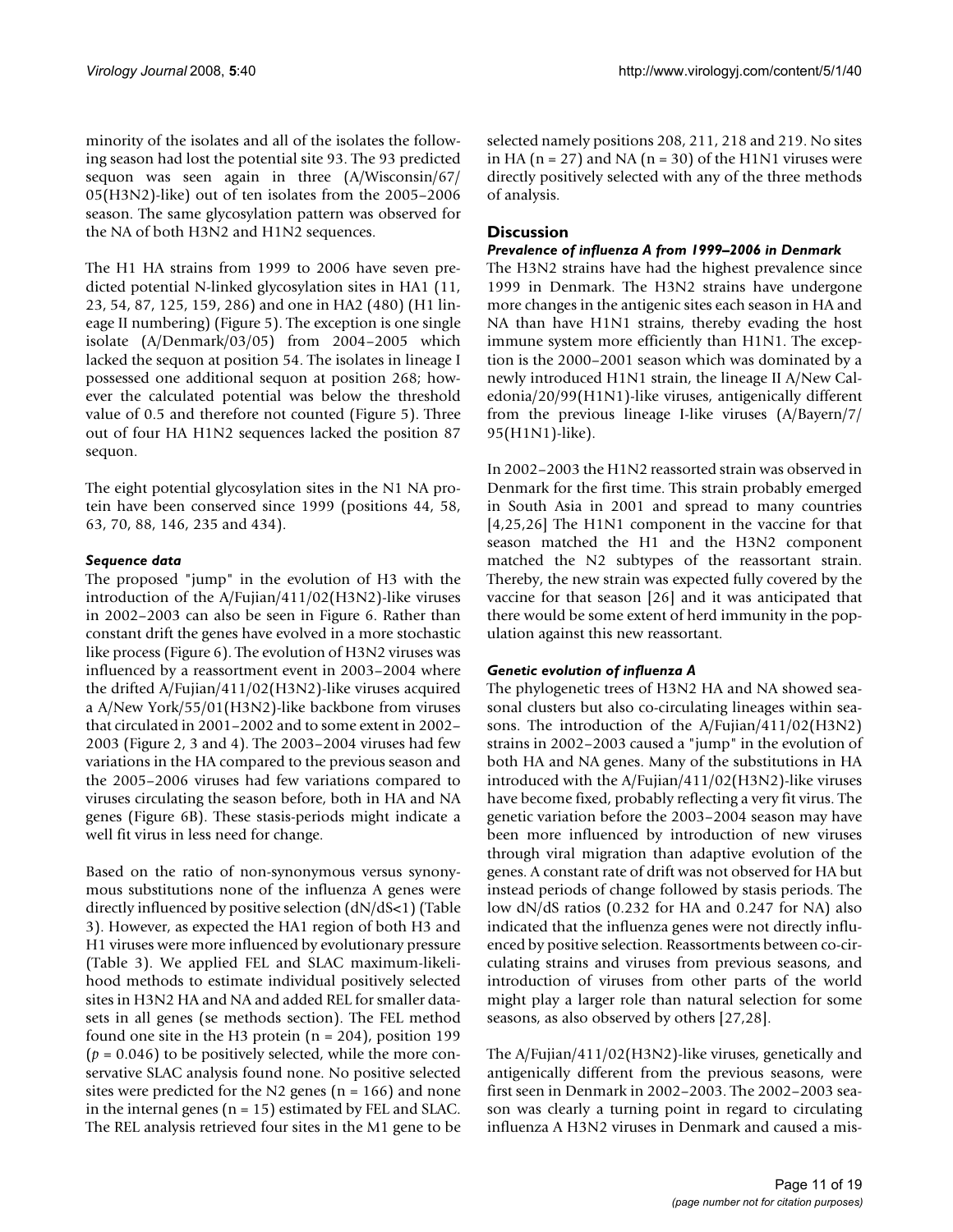

#### (A) Seasonal amino acid distances of H3N2 HA and NA protei from one season to the next **Figure 6** ns since 1999 and (B) amino acid distances of H3N2 HA and NA

(A) Seasonal amino acid distances of H3N2 HA and NA proteins since 1999 and (B) amino acid distances of H3N2 HA and NA from one season to the next. The same trends were observed for nucleotide distances. In 2000–2001 H1N1 viruses only were observed and therefore not included. Distance means were computed as the arithmetic mean of all pair wise distances between two seasons in the inter-season comparisons by the MEGA v.3.1 software [68]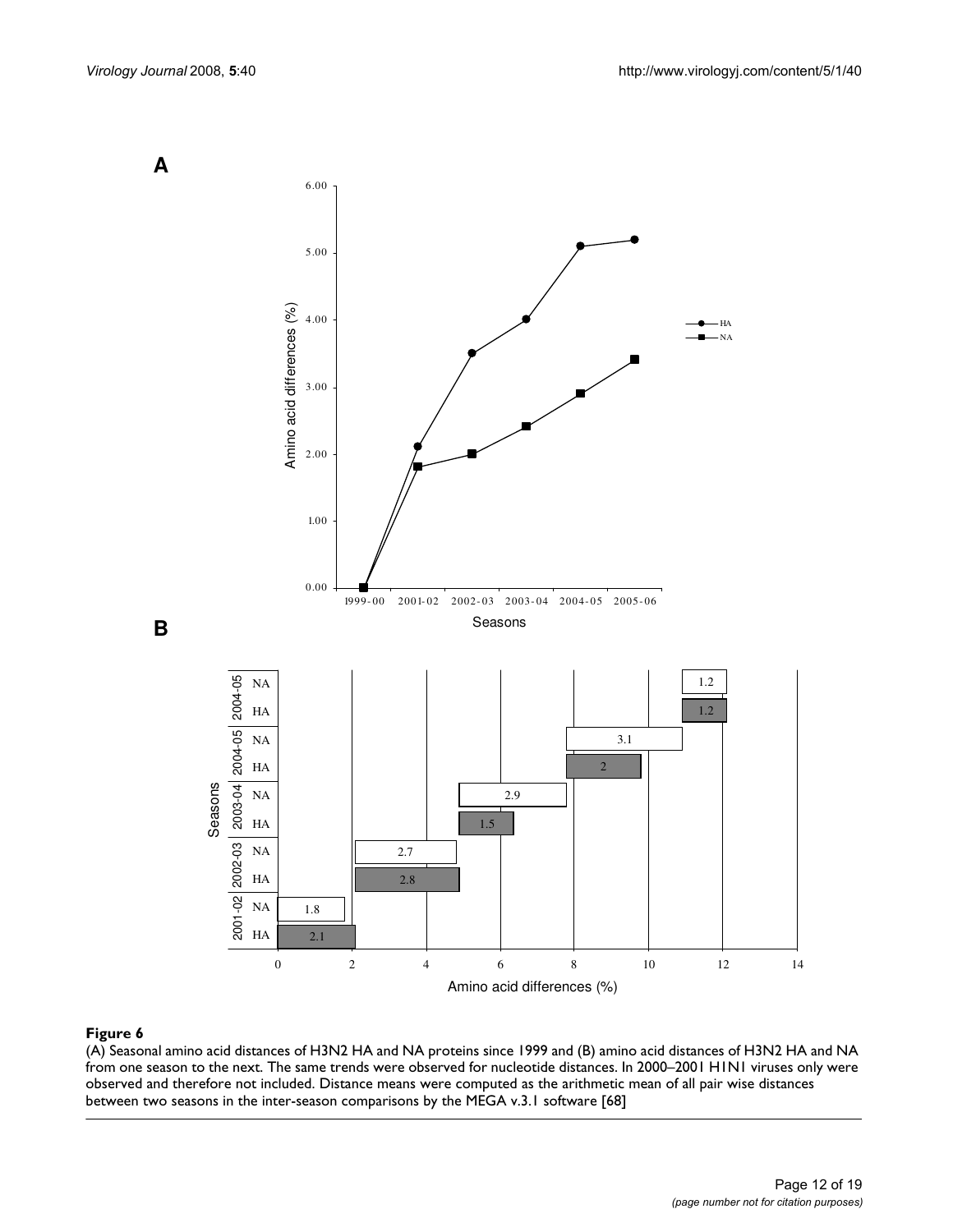**Table 3: Non-synonymous/synonymous substitution ratio for H3N2 and H1N1 isolates sampled in Denmark from 1999 to 2006\***

| Gene             | dN/dS                         |                   |  |  |  |  |
|------------------|-------------------------------|-------------------|--|--|--|--|
|                  | H <sub>3</sub> N <sub>2</sub> | HINI <sup>a</sup> |  |  |  |  |
| <b>HA</b>        | 0.23                          | 0.18              |  |  |  |  |
| <b>HAI</b>       | 0.53                          | 0.21              |  |  |  |  |
| HA <sub>2</sub>  | 0.11                          | 0.08              |  |  |  |  |
| <b>NA</b>        | 0.25                          | 0.17              |  |  |  |  |
| PB <sub>2</sub>  | 0.06                          | <b>Na</b>         |  |  |  |  |
| <b>PBI</b> b     | 0.07                          | <b>Na</b>         |  |  |  |  |
| PA               | 0.08                          | Na                |  |  |  |  |
| <b>NP</b>        | 0.08                          | <b>Na</b>         |  |  |  |  |
| ΜI               | 0.07                          | <b>Na</b>         |  |  |  |  |
| M <sub>2</sub>   | 0.38                          | Na                |  |  |  |  |
| <b>NSI</b>       | 0.23                          | <b>Na</b>         |  |  |  |  |
| N <sub>S</sub> 2 | 0.19                          | <b>Na</b>         |  |  |  |  |

\* dN/dS is the ratio of nonsynonymous vs. synonymous substitutions calculated by SLAC likelihood analysis.

a The internal genes of H1N1 viruses were not included due to the few sequences available (Na). H3 n = 204, N2 n = 166, internal genes n = 15, H1 n = 27, N1 n = 30.

b dN/dS for PB1-F2 was not included because the method used was biased by the PB1-F2 +1 reading frame from PB1. Synonymous substitutions in PB1 would therefore be assigned as non-synonymous in PB1-F2 not reflecting positive selection on the PB1-F2 itself.

match in the herd immunity of the population and in the protection of the seasonal influenza vaccine containing the A/Moscow/10/99(H3N2) strain [29]. The fitness of the Fujian-like viruses in Denmark was increased by a reassortment event in 2003–2004 when drifted HA A/ Fujian/411/02(H3N2)-like viruses acquired the rest of the genome from A/New York/55/01(H3N2)-like viruses seasons before. The reassortment has also been observed for isolates from New York State [28]. This reassorted strain caused the only epidemic in the study period in Denmark. The increased fitness could have been a result of a more effective New York-like NA, compared to the weak Fujianlike NA circulating the season before shown by others [30]. The HA genes from viruses circulating after 2002– 2003 are derived from the A/Fujian/411/02(H3N2)-like viruses. The viruses circulating in the 2005–2006 season had few variations in HA and NA compared to the viruses circulating the season before. However; the internal genes of the A/Wisconcin/67/05(H3N2)-like viruses, especially PA, NP and M, were more realated to the A/Fujian/411/ 02(H3N2)-like viruses rather than the previous seasons A/ California/07/04(H3N2)-like viruses.

Two H1N1 lineages, lineage I (A/Bayern/7/95(H1N1) like) and II (A/New Caledonia/20/99(H1N1)-like), cocirculated in the 2000–2001 season in Denmark. A variant of A/Beijing/262/95(H1N1)-like viruses with the K130 deletion was isolated in New Caledonia in the southern Pacific in 1999, A/New Caledonia/20/

99(H1N1)-like viruses (lineage II). These viruses replaced the  $A/Bayern/7/95(H1N1)$  lineage (lineage I) [31] as was also the case in Denmark. Subsequently the northern hemisphere vaccine composition was changed from A/ Beijing/262/95(H1N1) to A/New Caledonia/20/ 99(H1N1) for the 2000–2001 season [32]. Since the introduction of the A/New Caledonia/20/99(H1N1)-like viruses to Denmark in 2000–2001 there have been few substitutions in the glycoproteins. This is also seen in the rest of the world and the H1N1 component in the trivalent vaccine recommended for the northern hemisphere has been A/New Caldonia/20/99(H1N1) since 2000– 2001. The greater variability of the 2005–2006 H1N1 viruses observed in the phylogenetic trees possibly indicates that the virus is changing. If the new viruses are able to evade the host immune system more efficiently, H1N1 may become the prevalent strain again in near future.

The reassorted H1N2 strain was first observed in Denmark in 2002–2003, while circulating in many parts of the world in 2001–2002 [2,4,25,26]. The reassorted H1N2 viruses possessed only the HA from A/New Caldonia/20/ 99(H1N1)-like viruses and the rest of the genome from A/ Moscow/10/99(H3N2)-like viruses as also reported by others using partial sequences [25]. The H1N2 viruses have been introduced to Denmark from elsewhere and are not a local reassortant.

#### *Amino acid changes in the haemagglutinins*

Key positions in H3 HA for antibody antigenic change are 144 and 145 located in antigenic site A. Changes in the 140–146 region, antigenic site A, is characteristic for antigenically distinct viruses of epidemic significance [33]. Post-infection sera contain antibodies that recognise mainly residue 144 but also residue 198 and 157 on site B [34,35]. Position 144 changed from I144 to D144 between 1999–2000 and 2001–2002 and further to N144 with the introduction of the A/Fujian/411/02(H3N2)-like viruses in 2002–2003. This important residue (N144) has hereafter remained unchanged. Several amino acid substitutions introduced with the A/Fujian/411/02(H3N2)-like viruses were retained the subsequent seasons (Table 1) suggesting they may be important for viral escape from the host immune system and the overall fit of the virus.

The A/Fujian/411/02-like(H3N2) viruses did not antigenically match the A/Moscow/10/99(H3N2) strain included in the 2002–2003 vaccine [29,36]. The HA substitution D144N was however not responsible for the antigenic drift of the Fujian-like viruses. It has been shown that only two amino acid changes, H155T and Q156H, specified the antigenic difference from Moscow-like to Fujian-like [37], both are located at antigenic site B. The T155 and H156 amino acids have been maintained in all Danish isolates after the introduction of the Fujian-like viruses.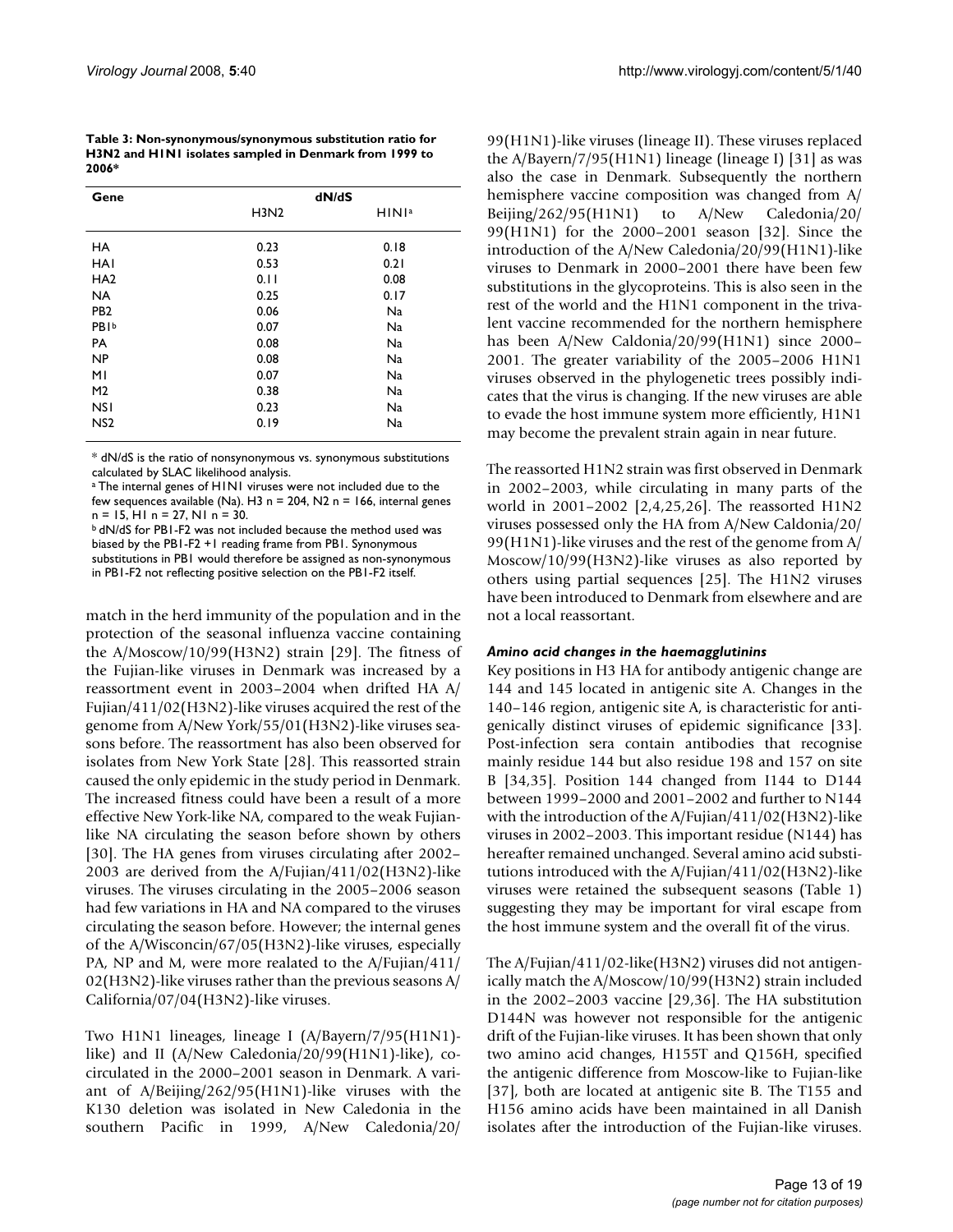With the A/California/7/04(H3N2)-like viruses in 2004– 2005, site 145 has changed from K to S in some isolates and to N in others. S145 has been found at this position before 1999 and N145K was the only cluster-difference substitution between isolates from the seasons 1987/ 1989 and 1992/1995 [38]. It was therefore suggested that substitutions at this site alone could have large antigenic effect. Antigenic site A, located in a loop, makes few contacts with the rest of the structure, therefore 144 and 145 may change drastically without influencing on the overall shape of the HA molecule.

Antigenic site A is supposed to be ideal for antibody binding and for amino acid replacements [33]. The preferred antigenic site in the change from A/Moscow/10/ 99(H3N2) to A/Fujian/411/02(H3N2)-like viruses was site B. This observation is in accordance with previously published data [39]. One region in HA, position 225 to 227, that influence antigenic site D, has changed drastically during the study period from  $\text{GVS} \rightarrow \text{DVS} \rightarrow \text{DIP} \rightarrow$ NIP. The influence of antigenic site D was first apparent in the antigenic change from Fujian-like viruses to California-like viruses; however, the antigenic site B was still the preferred site for antigenic change. It has been proposed that a minimum of four substitutions in two or more antibody binding sites are required for an epidemically important strain [40]. The 2002–2003 A/Fujian/411/ 02(H3N2)-like viruses in Denmark had changed at eight positions in four HA antigenic sites and three changes in two NA antigenic sites compared to the 2000–2001 New York-like viruses. The change from Fujian-like to California-like viruses involved seven changes at three HA antigenic sites and two changes at one NA antigenic site. The vaccine composition was subsequently changed for the 2005–2006 season [9]. The 2006–2007 vaccine composition was again changed to include A/Wisconsin/67/ 05(H3N2). The observed difference from circulating Danish California-like to Wisconsin like viruses involved only two substitutions at two antigenic sites in HA and one in NA.

#### *Neuraminidase*

Gulati *et al*., [41] have suggested that new antigenic variants may arise from changes that influence on N2 antigenic site B. The A/Fujian/411/02(H3N2)-like reassorted viruses from 2003–2004 introduced a E199K change in NA which since has become fixed in Danish isolates. The A/Wisconsin/67/05(H3N2)-like viruses from 2005–2006 introduced the K221E substitution, both found in the antigenic site B. Neuraminidase substitutions inducing resistance to neuraminidase inhibitory drugs like amantadine might include one or more of the amino acid residues 119, 152, 274, 292 and 294 (N2 numbering). The most frequent NA substitutions observed *in vitro* are the active site residues E119G/D/A and R292K [22,42-45].

The substitution H274Y is the only neuraminidase resistance mutation identified in H1N1 viruses to date [46,47]. Danish isolates did not possess any resistance mutations in the NAs. Neuraminidase inhibitory drugs are rarely used for influenza prophylaxis or treatment in Denmark.

#### *Internal proteins*

T-cell epitopes are more conserved than antibody epitopes. Fifteen per cent of the T-cell epitopes are conserved while only 2.7% of the antibody epitopes [48]. The reason for this higher degree of conservation is that 80% of the antibody epitopes are located in the variable glycoproteins HA and NA, while only 40% of the T-cell epitopes are found in these proteins [48]. Recent research has shown some degree of escape from CTL-mediated immunity in addition to escape from neutralizing antibodies [28]. In our dataset we found several substitutions in regions involved in protective T-cell response [48] in NA, PA, M1, NS1 and most in the NP protein. This is not unexpected because most T-cell epitopes are defined for the NP protein and this protein is the main target for the cytotoxic host immune response [49,50]. The extensive variations in the T-cell epitopes during 1999 to 2006 suggest that these regions and the antibody epitopes are working together for efficient escape from the host defence responses.

The M2 proteins from the Danish Wisconsin-like viruses in 2005–2006 possessed the substitution S31N, associated with resistance to matrix inhibitory drugs, like amantadine [22,44,45,51]. These types of drugs are not used for prophylaxis or treatment in Denmark. The S31N substitution is therefore not a local introduced resistance mutation. We cannot exclude that this substitution has arisen by chance, but it is more likely that the mutation has emerged as a resistance mutation in other countries like the USA [52] and Australia [53] where the prevalence of amantadine resistance is high. The resistance may also be related to the increased use of this drug in Asia during the SARS epidemic [21].

#### *Variations in receptor specificity*

The A/Fujian/411/02(H3N2)-like clinical Danish viruses had several substitutions in HA at sites that might influence the virus' capability for egg growth [10,37]. These include; A131T, I144N, H155T, Q156H, W222R and G225D. The A/California/20/99(H3N2)-like viruses had further changes at positions K145S/N, Y159F, S193F and V226I and A/Wisconsin/67/05(H3N2) possessed in addition S193F and D225N. All isolates after the 1999–2000 A/Moscow/10/99(H3N2)-like viruses possess S186G. In recent years H3N2 viruses have had poor replication efficiency in eggs [54,55]. It has been shown that positions 186, 226 and 196 are critical determinants for egg growth. The changes G186V and V226I increased egg viral replica-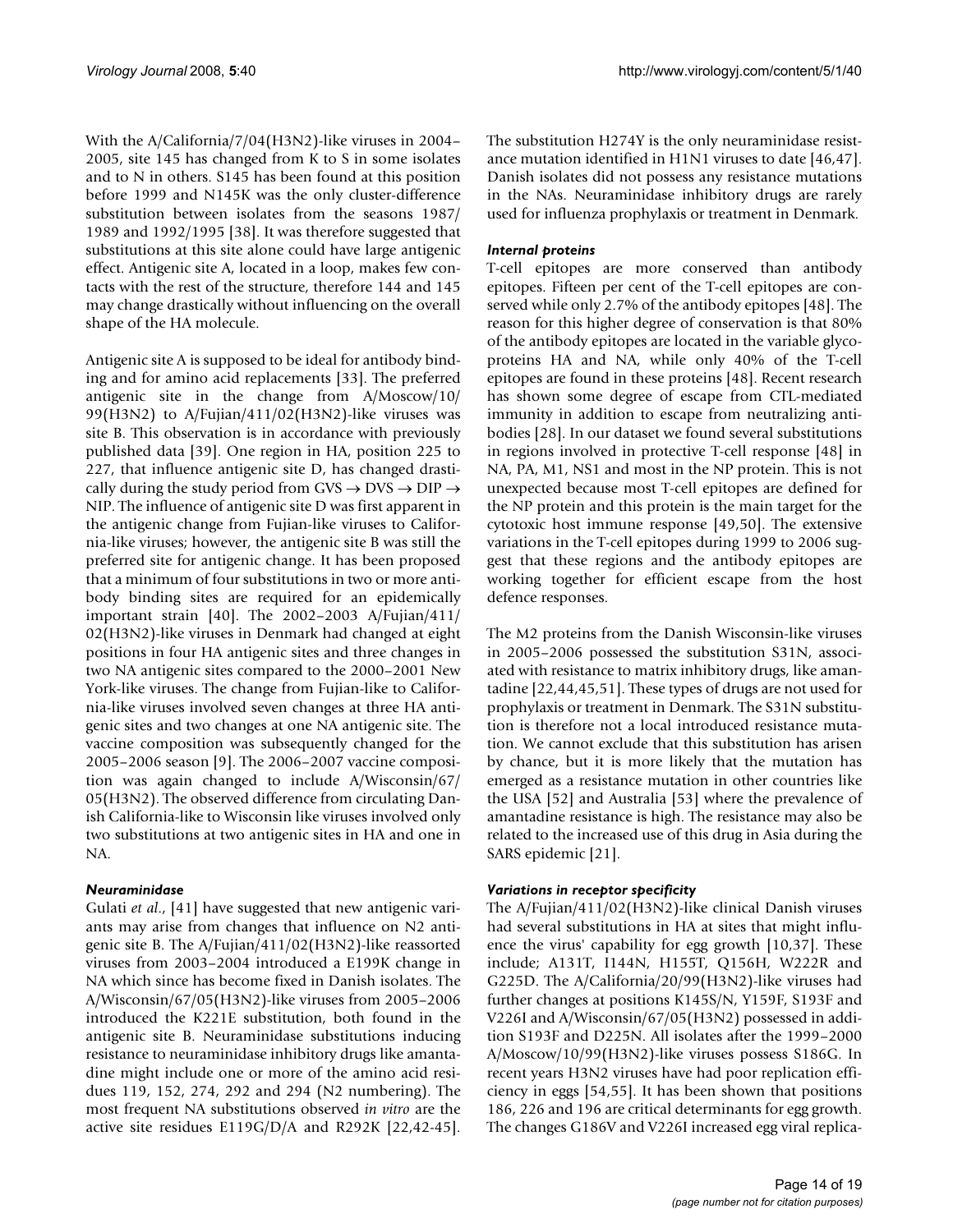tion of A/Fujian/411/02(H3N2) viruses so did the changes G186V and A196T for A/California/20/ 99(H3N2) viruses [56,57]. On the contrary, others have stated that the V226I change in combination with T155 and H156 do not result in viral recovery in eggs [37,54]. This might explain the delay in the 2006–2007 vaccine production for the northern hemisphere due to egg propagation difficulties with the A/Wisconsin/67/05(H3N2) strain. The influence on replication efficiency by the other substitutions observed at receptor binding sites should be investigated further.

We did not observe amino acids in the N2 NA protein that would decrease virus replication in eggs. The amino acids known to give good replication in eggs (Q119, K136 and Y347) [56] were all present in this dataset.

#### *N-linked glycosylation pattern*

Oligosaccharides at the surface proteins HA and NA might have greater impact on viral escape from the immune system than single amino acid changes in the antigenic sites. Oligosaccharides which are recognised as "self" by the host immune system may pose conformational changes in the molecule and mask antigenic sites, thereby prevent binding of host antibodies. The number of N-linked glycosylation sites in the H3 HA protein has increased during the years from only three attachment sites in 1968 [58,59] to ten predicted sites in the Danish isolates after 2004.

The A/Fujian/411/02(H3N2)-like stains from the 2002– 2003 season gained a potential glycosylation site at position 144, thereby masking the supposed "key" site for antigenic change [33]. Substitutions at antigenic site B and the predicted N-glycosylation at position 144 in HA antigenic site A together with a stronger NA might have contributed to the increased infectivity of the reassorted Fujian-like viruses of the 2003–2004 season, causing an epidemic in Denmark. We have shown that the preferred antibody epitope for genetic change is antigenic site B for the Danish dataset also reflecting that site A is camouflaged by glycosylation. Thus the antigenic changes at a glycosylated site A may not play a major role in escape from the immune system as long as the glycosylation is present.

Six potential N-glycosylation sites have been conserved in the N2 NA Danish dataset from 1999 to 2003. The majority of isolates from 2003 to 2006 have lost the site at position 93 which is located in a CTL epitope (HLA-A\*0201) region of NA [12]. The recent NAs may therefore be more easily recognised by the cytotoxic immune system. We found two predicted N-glycosylation sites (61 and 70) in the N2 NA stalk region in sequences from 1999–2006. Greater density of carbohydrate in the stalk region of NA might reflect a need for proteolytic protection. The two

observed carbohydrates in the stalk have been reported for other isolates in other time periods and other continents [58,60]. The stalk region has therefore stayed unchanged and the two sequons seem to be conserved.

#### *Sequence data*

As expected a higher dN/dS ratio was observed for the surface glycoproteins, although none were directly influenced by positive selection. We observed that the HA1 region and the M2 protein have a slightly higher global dN/dS ratio than the other genes (Table 3). This is consistent with the findings of others [11,61]. The M2 protein is a membrane ion channel protein on the surface of the virus molecule, a higher dN/dS ratio for this protein compared to the internal proteins is expected. The ratio might, however, be biased because the M2 protein is spliced from M and the dS is suppressed for overlapping regions giving a higher dN/dS ratio [11].

Earlier findings support positive selection at sites involved in receptor and antigen binding [11,62]. Five of the 18 codons in HA proposed by Bush *et al*., [63] to be under positive selection were found to have changed in our HA dataset of H3N2 since 1999, namely: pos 145, 156, 186, 193 and 226. In our H3 dataset (n = 204) site 199 was influenced by positive selection as calculated by FEL analysis, but no positively selected sites were found applying the more conservative SLAC method. Position 199 may be involved in receptor binding and influence on the virus ability to grow in eggs [10]. In a similar study on a slightly larger dataset (n = 284) positions 220 and 229 were found to be positively selected [11]. Another study found positions 13 and 236 [62]; however, suggested positively selected sites may vary by the dataset applied, method used and the significance level selected for a site to be classified as positively selected. REL analysis identified four sites (208, 211, 218 and 219) in M1 under positive selection pressure. REL analysis tends to give better estimates on small datasets than SLAC and FEL. Sites 211, 218, and 219 were still selected when the bayes factor cut-off was increased from 50 to 200. Further analysis would be needed to determine if these sites actually are positively selected.

# **Conclusion**

There is a need for complete genome analysis of European human influenza A viruses in order to gather a comprehensive picture of the evolution and migration of viruses. Our results support the suggestion that the evolution of influenza A viruses is more complex than originally believed [28,62]. Local short term evolution of influenza virus is a stochastic process, also involving gene reassortments. It will be interesting to further investigate how viruses from other parts of Europe influence on the evolu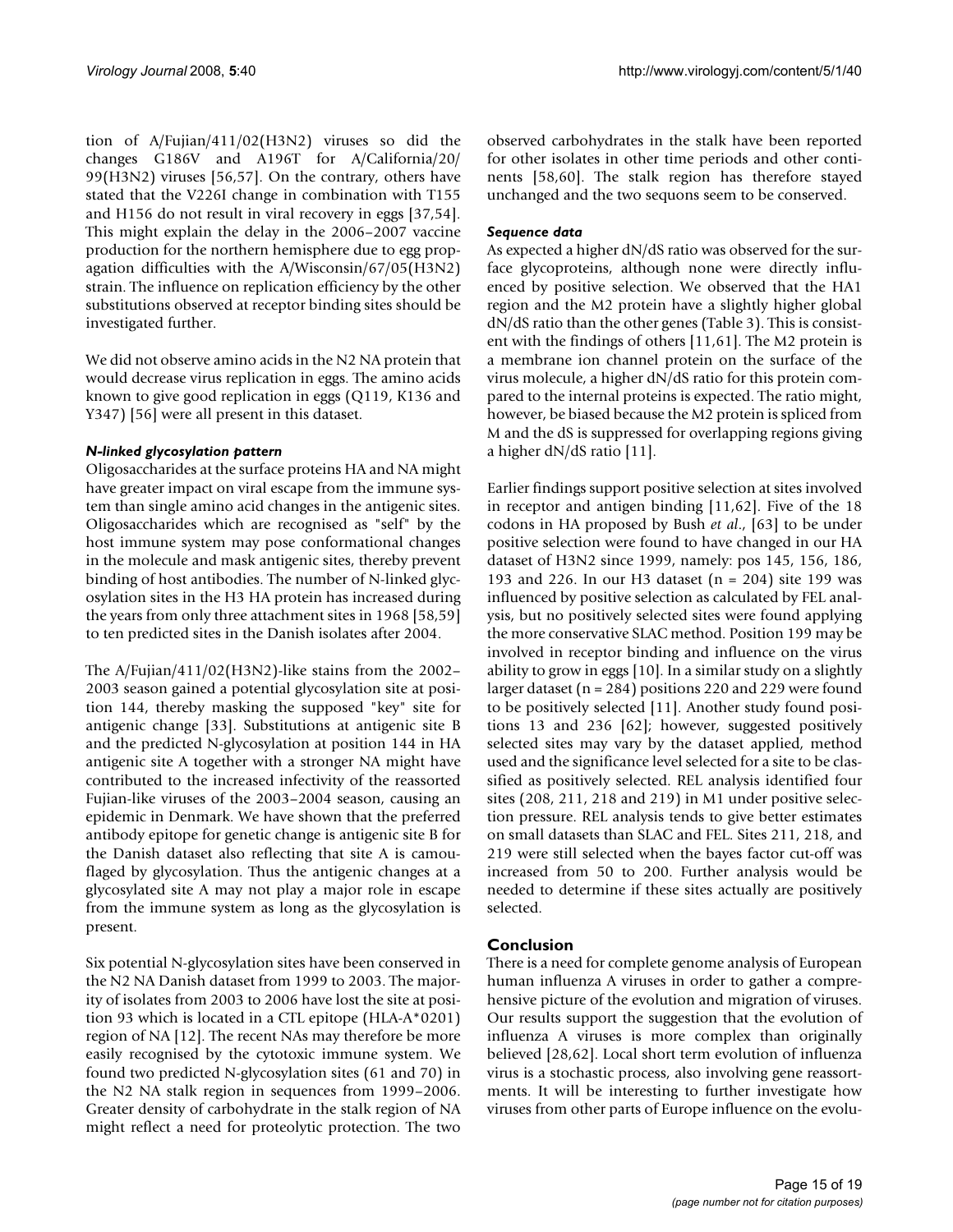tion of Danish isolates when more full length sequences from Europe are made public.

# **Methods**

#### *Human samples*

A total of 234 Danish human nasal swab suspensions or nasopharyngeal aspirates positive for influenza A, from 1999 to 2006, were available at the WHO National Influenza Centre, Copenhagen. The seasonal distribution was as follows: 1999–2000 15 samples, 2000–2001 13 samples, 2001–2002 10 samples, 2002–2003 30 samples, 2003–2004 76 samples, 2004–2005 51 samples and 2005–2006 39 samples. Based on the phylogenetic clustering of all HAs and NAs, ten representative samples from each season and each subtype, if possible, were selected for further analysis.

# *RNA extraction and full-length one-step RT-PCR*

Viral RNA was extracted from 140 µl of human nasal swab suspension or nasopharyngeal aspirate by QIAamp® Viral RNA Mini Kit (QIAGEN, Germany) as described by the manufacturer or by an automated MagNA Pure LC Instrument applying the MagNa Pure LC Total Nucleic Acid Isolation Kit (Roche Diagnostics, Basel, Switzerland). The different gene segments were amplified by OneStep RT-PCR Kit (QIAGEN) as previously described [64], applying a two minute elongation step for all genes. The primers for RT-PCR were segment specific but subtype universal targeting the highly conserved noncoding RNA regions at the 5'- and 3'-end of each segment [65]. PCR products were purified using the GFX™ PCR DNA and Gel Band Purification Kit (Amersham Biosciences, Germany) prior to sequencing.

#### *Sequencing and phylogenetic analyses*

Purified PCR products were sequenced directly. Primer sequences are available upon request. The sequencing reaction was performed by ABI PRISM® BigDye™ Terminators v3.1 Cycle Sequencing Kit (Applied Biosystems, USA) as described previously [66]. The sequences were developed on an automatic ABI PRISM® 3130 genetic analyzer (Applied Biosystems) with 80 cm capillaries. Consensus sequences were generated in SeqScape® Software v2.5 (Applied Biosystems). Sequence assembly, multiple alignment and alignment trimming were performed with the BioEdit software v.7.0.5 [67]. Distance based neighbor joining (NJ) phylogenetic trees and character based maximum parsimony (MP) trees were generated using the Molecular Evolutionary Genetics Analysis (MEGA) software v.3.1 [68]. Maximum likelihood trees were generated by the Phylogenetic Analysis Using Parsimony (PAUP 4.0) Software (Sinauer Associates, Inc.) [69] applying the HKY85 nucleotide model, allowing transitions and transversions to occur at different rates.

#### *Sequence data*

The between-seasons nucleotide distance means were computed as the arithmetic mean of all pair wise distances between two seasons in the inter-season comparisons using the MEGA v.3.1 software [68]. The global rate between dN and dS substitutions and the individual sitespecific selection pressure were measured by the likelihood based single likelihood ancestor counting (SLAC) method in Datamonkey (modified Suzuki-Gojobori method) [70,71]. For datasets over 100 sequences (H3 n  $= 204$  and N2 n  $= 166$ ) the HyPhy package [72] was applied. The estimations are likelihood-based, employing a codon model cross between HKY85 and MG94. To elucidate single, positively selected amino acids, the HA and NA datasets were analysed with SLAC and a two rate fixed effects likelihood (FEL) [73] using a likelihood approach with neighbor joining phylogenetic trees (HyPhy). Sites with dN>dS with a <0.05 significance level for likelihood ratio test (LRT) were implied as positively selected for the large HA and NA datasets. For the small datasets (genes coding for the internal proteins <15 and the H1N1 viruses <30) we additionally ran a random effects likelihood (REL) analysis using an empirical Bayes approach with NJ phylogenetic trees in Datamonkey [70]. This method is expected to calculate positively selected sites more accurately in small datasets. The accepted significance level for a positively selected site was set at <0.1 (two-tailed binominal distribution) for SLAC and FEL analyses and >50 bayes factor for REL.

#### *Prediction of glycosylation sites*

Potential N-linked glycosylation sites were predicted using nine artificial neural networks with the NetNGlyc 1.0 Server [74]. A threshold value of >0.5 average potential score was set to predict glycosylated sites. The N-Glycosite prediction tool at Los Alamos [75] was used to visualise the fraction of isolates possessing certain glycosylated sites along the sequence alignment.

#### *Calculation of antigenic distance*

The specific measure of antigenic distance between two strains of influenza were calculated as  $P_{\text{epitope}}$  values by the method suggested by Muñoz, *et al.*, [39]. The *P*<sub>epitope</sub> value was calculated as the number of mutations within an antibody antigenic site divided by the number of amino acids defining the site. It is assumed that an antigenic epitope which has the greatest percentage of mutations is dominant, because that epitope is influenced by the greatest selective pressure from the immune system. The *P*<sub>epitope</sub> distance is defined as the fractional change between the dominant antigenic epitopes of one strain compared to another. The *P*<sub>epitope</sub> Calculator [76,77] was applied for H3 sequences. Residues in antigenic epitopes were collected from several references [9,13,39,40,48,78-83,83,84].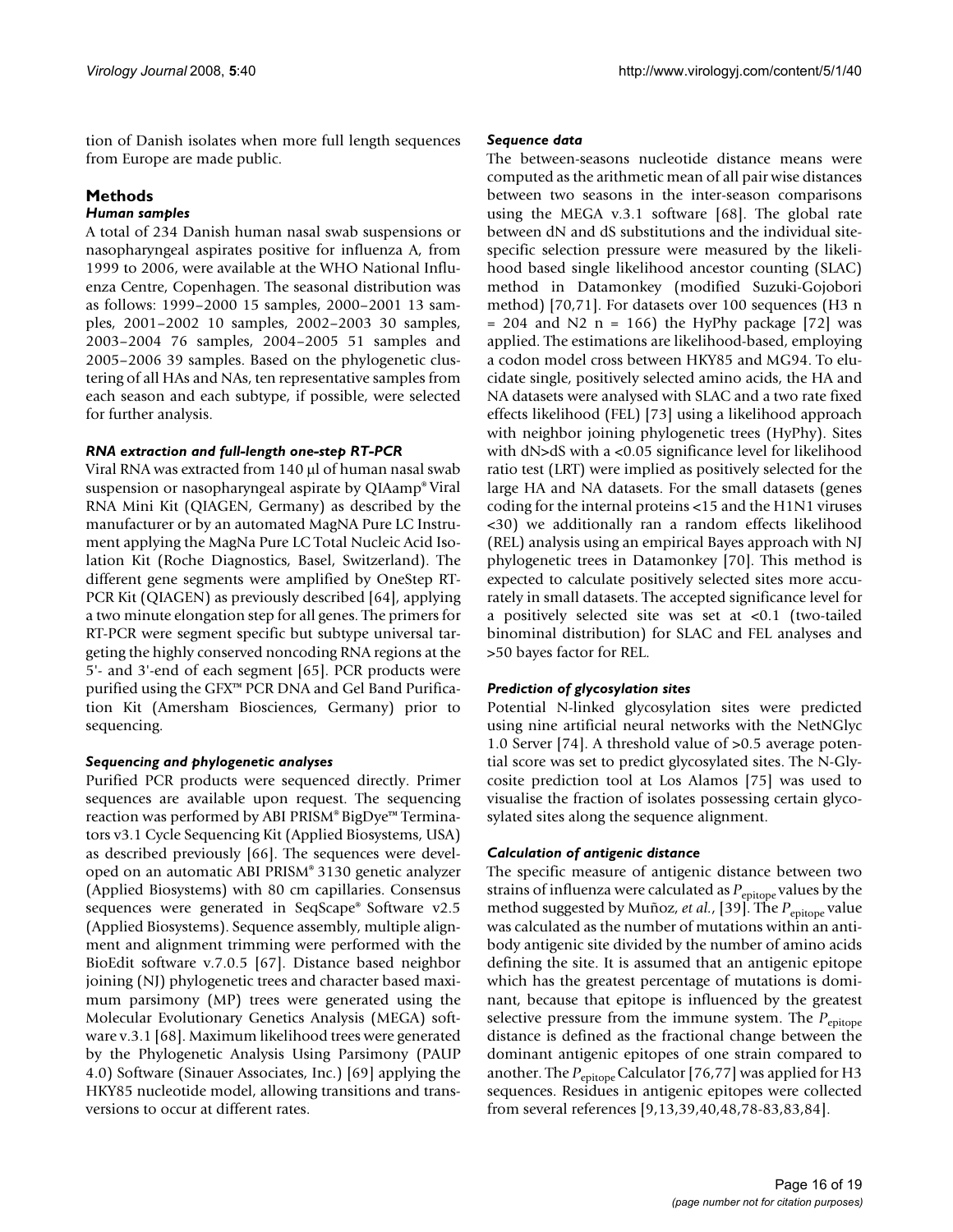#### *Nucleotide sequence accession numbers*

Nucleotide sequence accession numbers submitted to GenBank are; H3: [AY531039](http://www.ncbi.nih.gov/entrez/query.fcgi?db=Nucleotide&cmd=search&term=AY531039)–[AY531046,](http://www.ncbi.nih.gov/entrez/query.fcgi?db=Nucleotide&cmd=search&term=AY531046) [AY531048–](http://www.ncbi.nih.gov/entrez/query.fcgi?db=Nucleotide&cmd=search&term=AY531048)[AY5](http://www.ncbi.nih.gov/entrez/query.fcgi?db=Nucleotide&cmd=search&term=AY531049) [31049](http://www.ncbi.nih.gov/entrez/query.fcgi?db=Nucleotide&cmd=search&term=AY531049), [AY531051](http://www.ncbi.nih.gov/entrez/query.fcgi?db=Nucleotide&cmd=search&term=AY531051)–[AY531052,](http://www.ncbi.nih.gov/entrez/query.fcgi?db=Nucleotide&cmd=search&term=AY531052) [AY531054,](http://www.ncbi.nih.gov/entrez/query.fcgi?db=Nucleotide&cmd=search&term=AY531054) [AY531056–](http://www.ncbi.nih.gov/entrez/query.fcgi?db=Nucleotide&cmd=search&term=AY531056) [AY531057](http://www.ncbi.nih.gov/entrez/query.fcgi?db=Nucleotide&cmd=search&term=AY531057), [EU103820–](http://www.ncbi.nih.gov/entrez/query.fcgi?db=Nucleotide&cmd=search&term=EU103820)[EU103823](http://www.ncbi.nih.gov/entrez/query.fcgi?db=Nucleotide&cmd=search&term=EU103823), [EU103631–](http://www.ncbi.nih.gov/entrez/query.fcgi?db=Nucleotide&cmd=search&term=EU103631)[EU1038](http://www.ncbi.nih.gov/entrez/query.fcgi?db=Nucleotide&cmd=search&term=EU103819) [19,](http://www.ncbi.nih.gov/entrez/query.fcgi?db=Nucleotide&cmd=search&term=EU103819) N2: [AY531006](http://www.ncbi.nih.gov/entrez/query.fcgi?db=Nucleotide&cmd=search&term=AY531006)–[AY531013,](http://www.ncbi.nih.gov/entrez/query.fcgi?db=Nucleotide&cmd=search&term=AY531013) [AY531015](http://www.ncbi.nih.gov/entrez/query.fcgi?db=Nucleotide&cmd=search&term=AY531015)[–AY531016,](http://www.ncbi.nih.gov/entrez/query.fcgi?db=Nucleotide&cmd=search&term=AY531016) [AY531018](http://www.ncbi.nih.gov/entrez/query.fcgi?db=Nucleotide&cmd=search&term=AY531018)–[AY531020,](http://www.ncbi.nih.gov/entrez/query.fcgi?db=Nucleotide&cmd=search&term=AY531020) [AY531023](http://www.ncbi.nih.gov/entrez/query.fcgi?db=Nucleotide&cmd=search&term=AY531023), [AY531026](http://www.ncbi.nih.gov/entrez/query.fcgi?db=Nucleotide&cmd=search&term=AY531026)–[AY5310](http://www.ncbi.nih.gov/entrez/query.fcgi?db=Nucleotide&cmd=search&term=AY531028) [28,](http://www.ncbi.nih.gov/entrez/query.fcgi?db=Nucleotide&cmd=search&term=AY531028) [EU103825–](http://www.ncbi.nih.gov/entrez/query.fcgi?db=Nucleotide&cmd=search&term=EU103825)[EU103977](http://www.ncbi.nih.gov/entrez/query.fcgi?db=Nucleotide&cmd=search&term=EU103977), H1: [EU097933](http://www.ncbi.nih.gov/entrez/query.fcgi?db=Nucleotide&cmd=search&term=EU097933)[–EU097962,](http://www.ncbi.nih.gov/entrez/query.fcgi?db=Nucleotide&cmd=search&term=EU097962) [EU103824](http://www.ncbi.nih.gov/entrez/query.fcgi?db=Nucleotide&cmd=search&term=EU103824), N1: [EU097708](http://www.ncbi.nih.gov/entrez/query.fcgi?db=Nucleotide&cmd=search&term=EU097708)–[EU097737](http://www.ncbi.nih.gov/entrez/query.fcgi?db=Nucleotide&cmd=search&term=EU097737), PB2: [EU097738–](http://www.ncbi.nih.gov/entrez/query.fcgi?db=Nucleotide&cmd=search&term=EU097738) [EU097768](http://www.ncbi.nih.gov/entrez/query.fcgi?db=Nucleotide&cmd=search&term=EU097768), PB1: [EU097769–](http://www.ncbi.nih.gov/entrez/query.fcgi?db=Nucleotide&cmd=search&term=EU097769)[EU097801](http://www.ncbi.nih.gov/entrez/query.fcgi?db=Nucleotide&cmd=search&term=EU097801), PA: [EU097802–](http://www.ncbi.nih.gov/entrez/query.fcgi?db=Nucleotide&cmd=search&term=EU097802) [EU097833](http://www.ncbi.nih.gov/entrez/query.fcgi?db=Nucleotide&cmd=search&term=EU097833), NP: [EU097834](http://www.ncbi.nih.gov/entrez/query.fcgi?db=Nucleotide&cmd=search&term=EU097834)–[EU097866](http://www.ncbi.nih.gov/entrez/query.fcgi?db=Nucleotide&cmd=search&term=EU097866), M: [EU097867–](http://www.ncbi.nih.gov/entrez/query.fcgi?db=Nucleotide&cmd=search&term=EU097867) [EU097899](http://www.ncbi.nih.gov/entrez/query.fcgi?db=Nucleotide&cmd=search&term=EU097899), NS: [EU097900](http://www.ncbi.nih.gov/entrez/query.fcgi?db=Nucleotide&cmd=search&term=EU097900)–[EU097932\]](http://www.ncbi.nih.gov/entrez/query.fcgi?db=Nucleotide&cmd=search&term=EU097932).

#### **Competing interests**

The author(s) declare that they have no competing interests.

#### **Authors' contributions**

KB conceived and designed the experiments. KB performed the experiments, data analysis and wrote the paper. LPN and AF contributed reagents and materials. AFO supervised the research. Further LPN and AF critically revised the manuscript and AF gave the final approval for publication. All authors read and approved the final manuscript.

#### **Acknowledgements**

We thank Bente Østergaard, Christine Valdez and Bente Andersen for their excellent laboratory work and Sofie E. Midgley for kindly proof reading the manuscript.

#### **References**

- 1. Taubenberger JK, Morens DM: **[1918 Influenza: the Mother of All](http://www.ncbi.nlm.nih.gov/entrez/query.fcgi?cmd=Retrieve&db=PubMed&dopt=Abstract&list_uids=16494711) [Pandemics.](http://www.ncbi.nlm.nih.gov/entrez/query.fcgi?cmd=Retrieve&db=PubMed&dopt=Abstract&list_uids=16494711)** *Emerg Infect Dis* 2006, **12:**15-22.
- 2. Lin YP, Gregory V, Bennett M, Hay A: **[Recent changes among](http://www.ncbi.nlm.nih.gov/entrez/query.fcgi?cmd=Retrieve&db=PubMed&dopt=Abstract&list_uids=15163487) [human influenza viruses.](http://www.ncbi.nlm.nih.gov/entrez/query.fcgi?cmd=Retrieve&db=PubMed&dopt=Abstract&list_uids=15163487)** *Virus Research* 2004, **103:**47-52.
- 3. Paget WJ, Meerhoff TJ, Goddard NL: **[Mild to moderate influenza](http://www.ncbi.nlm.nih.gov/entrez/query.fcgi?cmd=Retrieve&db=PubMed&dopt=Abstract&list_uids=12631987) [activity in Europe and the detection of novel A\(H1N2\) and B](http://www.ncbi.nlm.nih.gov/entrez/query.fcgi?cmd=Retrieve&db=PubMed&dopt=Abstract&list_uids=12631987) [viruses during the winter of 2001-02.](http://www.ncbi.nlm.nih.gov/entrez/query.fcgi?cmd=Retrieve&db=PubMed&dopt=Abstract&list_uids=12631987)** *Euro Surveill* 2002, **7:**147-157.
- 4. Ellis JS, Alvarez-Aguero A, Gregory V, Lin YP, Hay A, Zambon MC: **[Influenza AH1N2 viruses, United Kingdom, 2001-02 influ](http://www.ncbi.nlm.nih.gov/entrez/query.fcgi?cmd=Retrieve&db=PubMed&dopt=Abstract&list_uids=12643824)[enza season.](http://www.ncbi.nlm.nih.gov/entrez/query.fcgi?cmd=Retrieve&db=PubMed&dopt=Abstract&list_uids=12643824)** *Emerg Infect Dis* 2003, **9:**304-310.
- 5. Chi SX, Bolar TV, Zhao P, Tam JS, Rappaport R, Cheng S: **[Molecular](http://www.ncbi.nlm.nih.gov/entrez/query.fcgi?cmd=Retrieve&db=PubMed&dopt=Abstract&list_uids=16333111) [Evolution of Human Influenza A/H3N2 Virus in Asia adn](http://www.ncbi.nlm.nih.gov/entrez/query.fcgi?cmd=Retrieve&db=PubMed&dopt=Abstract&list_uids=16333111) [Europe from 2001 to 2003.](http://www.ncbi.nlm.nih.gov/entrez/query.fcgi?cmd=Retrieve&db=PubMed&dopt=Abstract&list_uids=16333111)** *Journal of Clinical Microbiology* 2005, **43:**6130-6132.
- Barr IG, Komadina N, Hurt A, Iannello C, Tomasov R, Shaw R, Durrant C, Sjogren H, Hampson AW: **[An Influenza A \(H3\) Reassor](http://www.ncbi.nlm.nih.gov/entrez/query.fcgi?cmd=Retrieve&db=PubMed&dopt=Abstract&list_uids=15902711)[tant Was Epidemic in Australia and New Zealand in 2003.](http://www.ncbi.nlm.nih.gov/entrez/query.fcgi?cmd=Retrieve&db=PubMed&dopt=Abstract&list_uids=15902711)** *J Med Virol* 2005, **76:**391-397.
- 7. Ghedin E, Sengamalay NA, Shumway M, Zaborsky J, Feldblyum T, Subbu V, Spiro DJ, Sitz J, Koo H, Bolotov P, Dernovoy D, Tatusova T, Bao Y, St George K, Taylor J, Lipman DJ, Fraser CM, Taubenberger JK, Salzberg SL: **[Large-scale sequencing of human influenza](http://www.ncbi.nlm.nih.gov/entrez/query.fcgi?cmd=Retrieve&db=PubMed&dopt=Abstract&list_uids=16208317) [reveals the dynamic nature of viral genome evolution.](http://www.ncbi.nlm.nih.gov/entrez/query.fcgi?cmd=Retrieve&db=PubMed&dopt=Abstract&list_uids=16208317)** *Nature* 2005, **437:**1162-1166.
- 8. **Influenza Genome Sequencing Project** 2008 [[http://](http://www.ncbi.nlm.nih.gov/genomes/FLU/Database/shipment.cgi) [www.ncbi.nlm.nih.gov/genomes/FLU/Database/shipment.cgi](http://www.ncbi.nlm.nih.gov/genomes/FLU/Database/shipment.cgi)].
- 9. Macken C, Lu H, Goodman J, Boykin L: **The value of a database in surveillance and vaccine selection.** In *Options for the Control of Influenza IV* Edited by: Osterhaus A, Cox N and Hampson AW. Amsterdam: Elsevier Science; 2001:103-106.
- Hardy CT, Young SA, Webster RG, Naeve CW, Owens RJ: [Egg flu](http://www.ncbi.nlm.nih.gov/entrez/query.fcgi?cmd=Retrieve&db=PubMed&dopt=Abstract&list_uids=7645225)**[ids and cells of the chorioallantoic membrane of embryo-](http://www.ncbi.nlm.nih.gov/entrez/query.fcgi?cmd=Retrieve&db=PubMed&dopt=Abstract&list_uids=7645225)**

**[nated chicken eggs can select different variants of influenza](http://www.ncbi.nlm.nih.gov/entrez/query.fcgi?cmd=Retrieve&db=PubMed&dopt=Abstract&list_uids=7645225) [A \(H3N2\) viruses.](http://www.ncbi.nlm.nih.gov/entrez/query.fcgi?cmd=Retrieve&db=PubMed&dopt=Abstract&list_uids=7645225)** *Virology* 1995, **211:**302-306.

- 11. Suzuki Y: **[Natural Selection on the Influenza Virus Genome.](http://www.ncbi.nlm.nih.gov/entrez/query.fcgi?cmd=Retrieve&db=PubMed&dopt=Abstract&list_uids=16818477)** *Mol Biol Evol* 2006, **23:**1902-1911.
- 12. Gianfrani C, Oseroff C, Sidney J, Chesnut RW, Sette A: **[Human](http://www.ncbi.nlm.nih.gov/entrez/query.fcgi?cmd=Retrieve&db=PubMed&dopt=Abstract&list_uids=10773346) [memory CTL response specific for influenza A virus is broad](http://www.ncbi.nlm.nih.gov/entrez/query.fcgi?cmd=Retrieve&db=PubMed&dopt=Abstract&list_uids=10773346) [and multispecific.](http://www.ncbi.nlm.nih.gov/entrez/query.fcgi?cmd=Retrieve&db=PubMed&dopt=Abstract&list_uids=10773346)** *Hum Immunol* 2000, **61:**438-452.
- 13. Fanning TG, Reid AH, Taubenberger JK: **[Influenza A Virus Neu](http://www.ncbi.nlm.nih.gov/entrez/query.fcgi?cmd=Retrieve&db=PubMed&dopt=Abstract&list_uids=11040132)[raminidase: Regions of the Protein Potentially Involved in](http://www.ncbi.nlm.nih.gov/entrez/query.fcgi?cmd=Retrieve&db=PubMed&dopt=Abstract&list_uids=11040132) [Virus-Host Interactions.](http://www.ncbi.nlm.nih.gov/entrez/query.fcgi?cmd=Retrieve&db=PubMed&dopt=Abstract&list_uids=11040132)** *Virology* 2000, **276:**417-423.
- 14. Wang M, Lamberth K, Harndahl M, Roder G, Stryhn A, Larsen MV, Nielsen M, Lundegaard C, Tang ST, Dziegiel MH, Rosenkvist J, Pedersen AE, Buus S, Claesson MH, Lund O: **[CTL epitopes for influenza](http://www.ncbi.nlm.nih.gov/entrez/query.fcgi?cmd=Retrieve&db=PubMed&dopt=Abstract&list_uids=17254671) [A including the H5N1 bird flu; genome-, pathogen-, and](http://www.ncbi.nlm.nih.gov/entrez/query.fcgi?cmd=Retrieve&db=PubMed&dopt=Abstract&list_uids=17254671) [HLA-wide screening.](http://www.ncbi.nlm.nih.gov/entrez/query.fcgi?cmd=Retrieve&db=PubMed&dopt=Abstract&list_uids=17254671)** *Vaccine* 2007, **25:**2823-2831.
- 15. DiBrino M, Tsuchida T, Turner RV, Parker KC, Coligan JE, Biddison WE: **[HLA-A1 and HLA-A3 T cell epitopes derived from influ](http://www.ncbi.nlm.nih.gov/entrez/query.fcgi?cmd=Retrieve&db=PubMed&dopt=Abstract&list_uids=7504010)[enza virus proteins predicted from peptide binding motifs.](http://www.ncbi.nlm.nih.gov/entrez/query.fcgi?cmd=Retrieve&db=PubMed&dopt=Abstract&list_uids=7504010)** *J Immunol* 1993, **151:**5930-5935.
- 16. Guo HC, Jardetzky TS, Garrett TP, Lane WS, Strominger JL, Wiley DC: **[Different length peptides bind to HLA-Aw68 similarly at](http://www.ncbi.nlm.nih.gov/entrez/query.fcgi?cmd=Retrieve&db=PubMed&dopt=Abstract&list_uids=1448153)** [their ends but bulge out in the middle.](http://www.ncbi.nlm.nih.gov/entrez/query.fcgi?cmd=Retrieve&db=PubMed&dopt=Abstract&list_uids=1448153) **360:**364-366.
- 17. Berkhoff EG, Geelhoed-Mieras MM, Fouchier RA, Osterhaus AD, Rimmelzwaan GF: **[Assessment of the extent of variation in](http://www.ncbi.nlm.nih.gov/entrez/query.fcgi?cmd=Retrieve&db=PubMed&dopt=Abstract&list_uids=17251571) [influenza A virus cytotoxic T-lymphocyte epitopes by using](http://www.ncbi.nlm.nih.gov/entrez/query.fcgi?cmd=Retrieve&db=PubMed&dopt=Abstract&list_uids=17251571) [virus-specific CD8+ T-cell clones.](http://www.ncbi.nlm.nih.gov/entrez/query.fcgi?cmd=Retrieve&db=PubMed&dopt=Abstract&list_uids=17251571)** *J Gen Virol* 2007, **88:**530-535.
- 18. DiBrino M, Parker KC, Margulies DH, Shiloach J, Turner RV, Biddison WE, Coligan JE: **[The HLA-B14 peptide binding site can accom](http://www.ncbi.nlm.nih.gov/entrez/query.fcgi?cmd=Retrieve&db=PubMed&dopt=Abstract&list_uids=7528217)[modate peptides with different combinations of anchor res](http://www.ncbi.nlm.nih.gov/entrez/query.fcgi?cmd=Retrieve&db=PubMed&dopt=Abstract&list_uids=7528217)[idues.](http://www.ncbi.nlm.nih.gov/entrez/query.fcgi?cmd=Retrieve&db=PubMed&dopt=Abstract&list_uids=7528217)** *J Biol Chem* 1994, **269:**32426-32434.
- 19. Vartdal F, Johansen BH, Friede T, Thorpe CJ, Stevanovic S, Eriksen JE, Sletten K, Thorsby E, Rammensee HG, Sollid LM: **[The peptide bind](http://www.ncbi.nlm.nih.gov/entrez/query.fcgi?cmd=Retrieve&db=PubMed&dopt=Abstract&list_uids=8921967)[ing motif of the disease associated HLA-DQ \(alpha 1\\* 0501,](http://www.ncbi.nlm.nih.gov/entrez/query.fcgi?cmd=Retrieve&db=PubMed&dopt=Abstract&list_uids=8921967) [beta 1\\* 0201\) molecule.](http://www.ncbi.nlm.nih.gov/entrez/query.fcgi?cmd=Retrieve&db=PubMed&dopt=Abstract&list_uids=8921967)** *Eur J Immunol* 1996, **26:**2764-2772.
- Rohrlich PS, Cardinaud S, Firat H, Lamari M, Briand P, Escriou N, Lemonnier FA: **[HLA-B\\*0702 transgenic, H-2KbDb double](http://www.ncbi.nlm.nih.gov/entrez/query.fcgi?cmd=Retrieve&db=PubMed&dopt=Abstract&list_uids=12750360)[knockout mice: phenotypical and functional characteriza](http://www.ncbi.nlm.nih.gov/entrez/query.fcgi?cmd=Retrieve&db=PubMed&dopt=Abstract&list_uids=12750360)[tion in response to influenza virus.](http://www.ncbi.nlm.nih.gov/entrez/query.fcgi?cmd=Retrieve&db=PubMed&dopt=Abstract&list_uids=12750360)** *Int Immunol* 2003, **15:**765-772.
- 21. Bright RA, Medina MJ, Xu X, Perez-Oronoz G, Wallis TR, Davis XM, Povinelli L, Cox NJ, Klimov AI: **[Incidence of adamantane resist](http://www.ncbi.nlm.nih.gov/entrez/query.fcgi?cmd=Retrieve&db=PubMed&dopt=Abstract&list_uids=16198766)[ance among influenza A \(H3N2\) viruses isolated worldwide](http://www.ncbi.nlm.nih.gov/entrez/query.fcgi?cmd=Retrieve&db=PubMed&dopt=Abstract&list_uids=16198766) [from 1994 to 2005: a cause for concern.](http://www.ncbi.nlm.nih.gov/entrez/query.fcgi?cmd=Retrieve&db=PubMed&dopt=Abstract&list_uids=16198766)** *Lancet* 2005, **366:**1175-1181.
- 22. Hay AJ, Zambon MC, Wolstenholme AJ, Skehel JJ, Smith MH: **[Molec](http://www.ncbi.nlm.nih.gov/entrez/query.fcgi?cmd=Retrieve&db=PubMed&dopt=Abstract&list_uids=3793659)[ular basis of resistance of influenza A viruses to amantadine.](http://www.ncbi.nlm.nih.gov/entrez/query.fcgi?cmd=Retrieve&db=PubMed&dopt=Abstract&list_uids=3793659)** *J Antimicrob Chemother* 1986, **18 Suppl B:**19-29.
- 23. Jameson J, Cruz J, Terajima M, Ennis FA: **[Human CD8+ and CD4+](http://www.ncbi.nlm.nih.gov/entrez/query.fcgi?cmd=Retrieve&db=PubMed&dopt=Abstract&list_uids=10358215) [T lymphocyte memory to influenza A viruses of swine and](http://www.ncbi.nlm.nih.gov/entrez/query.fcgi?cmd=Retrieve&db=PubMed&dopt=Abstract&list_uids=10358215) [avian species.](http://www.ncbi.nlm.nih.gov/entrez/query.fcgi?cmd=Retrieve&db=PubMed&dopt=Abstract&list_uids=10358215)** *J Immunol* 1999, **162:**7578-7583.
- 24. DiBrino M, Parker KC, Margulies DH, Shiloach J, Turner RV, Biddison WE, Coligan JE: **[Identification of the peptide binding motif for](http://www.ncbi.nlm.nih.gov/entrez/query.fcgi?cmd=Retrieve&db=PubMed&dopt=Abstract&list_uids=7543776) [HLA-B44, one of the most common HLA-B alleles in the](http://www.ncbi.nlm.nih.gov/entrez/query.fcgi?cmd=Retrieve&db=PubMed&dopt=Abstract&list_uids=7543776) [Caucasian population.](http://www.ncbi.nlm.nih.gov/entrez/query.fcgi?cmd=Retrieve&db=PubMed&dopt=Abstract&list_uids=7543776)** *Biochemistry* 1995, **34:**10130-10138.
- 25. Gregory V, Bennett M, Orkhan MH, Al Hajjar S, Varsano N, Mendelson E, Zambon M, Ellis J, Hay A, Lin YP: **[Emergence of Influenza](http://www.ncbi.nlm.nih.gov/entrez/query.fcgi?cmd=Retrieve&db=PubMed&dopt=Abstract&list_uids=12202200) [A H1N2 Reassortant Viruses in the Human Population dur](http://www.ncbi.nlm.nih.gov/entrez/query.fcgi?cmd=Retrieve&db=PubMed&dopt=Abstract&list_uids=12202200)[ing 2001.](http://www.ncbi.nlm.nih.gov/entrez/query.fcgi?cmd=Retrieve&db=PubMed&dopt=Abstract&list_uids=12202200)** *Virology* 2002, **300:**1-7.
- 26. Xu X, Smith CB, Mungall BA, Lindstrom SE, Hall HE, Subbarao K, Cox NJ, Klimov A: **[Intercontinental circulation of human influenza](http://www.ncbi.nlm.nih.gov/entrez/query.fcgi?cmd=Retrieve&db=PubMed&dopt=Abstract&list_uids=12404167) [A\(H1N2\) reassortant viruses during the 2001-2002 influenza](http://www.ncbi.nlm.nih.gov/entrez/query.fcgi?cmd=Retrieve&db=PubMed&dopt=Abstract&list_uids=12404167) [season.](http://www.ncbi.nlm.nih.gov/entrez/query.fcgi?cmd=Retrieve&db=PubMed&dopt=Abstract&list_uids=12404167)** *J Infect Dis* 2002, **186:**1490-1493.
- 27. Lindstrom SE, Hiromoto Y, Nerome R, Omoe K, Sugita S, Yamazaki Y, Takahashi T, Nerome K: **[Phylogenetic analysis of the entire](http://www.ncbi.nlm.nih.gov/entrez/query.fcgi?cmd=Retrieve&db=PubMed&dopt=Abstract&list_uids=9733841) [genome of influenza A \(H3N2\) viruses from Japan: evidence](http://www.ncbi.nlm.nih.gov/entrez/query.fcgi?cmd=Retrieve&db=PubMed&dopt=Abstract&list_uids=9733841) [for genetic reassortment of the six internal genes.](http://www.ncbi.nlm.nih.gov/entrez/query.fcgi?cmd=Retrieve&db=PubMed&dopt=Abstract&list_uids=9733841)** *J Virol* 1998, **72:**8021-8031.
- Holmes EC, Ghedin E, Miller N, Taylor J, Bao Y, St George K, Grenfell B T, Salzberg SL, Fraser CM, Lipman DJ, Taubenberger JK: Whole**genome analysis of human influenza A virus reveales multiple persistent lineages and reassortment among recent H3N2 viruses.** In *PLoS Biology Volume 3*. Plos Biol; 2005:1579-1589.
- 29. Centers for Disease Control and Prevention (CDC): **[Preliminary](http://www.ncbi.nlm.nih.gov/entrez/query.fcgi?cmd=Retrieve&db=PubMed&dopt=Abstract&list_uids=14724559) [assessment of the effectiveness of the 2003-04 inactivated](http://www.ncbi.nlm.nih.gov/entrez/query.fcgi?cmd=Retrieve&db=PubMed&dopt=Abstract&list_uids=14724559)**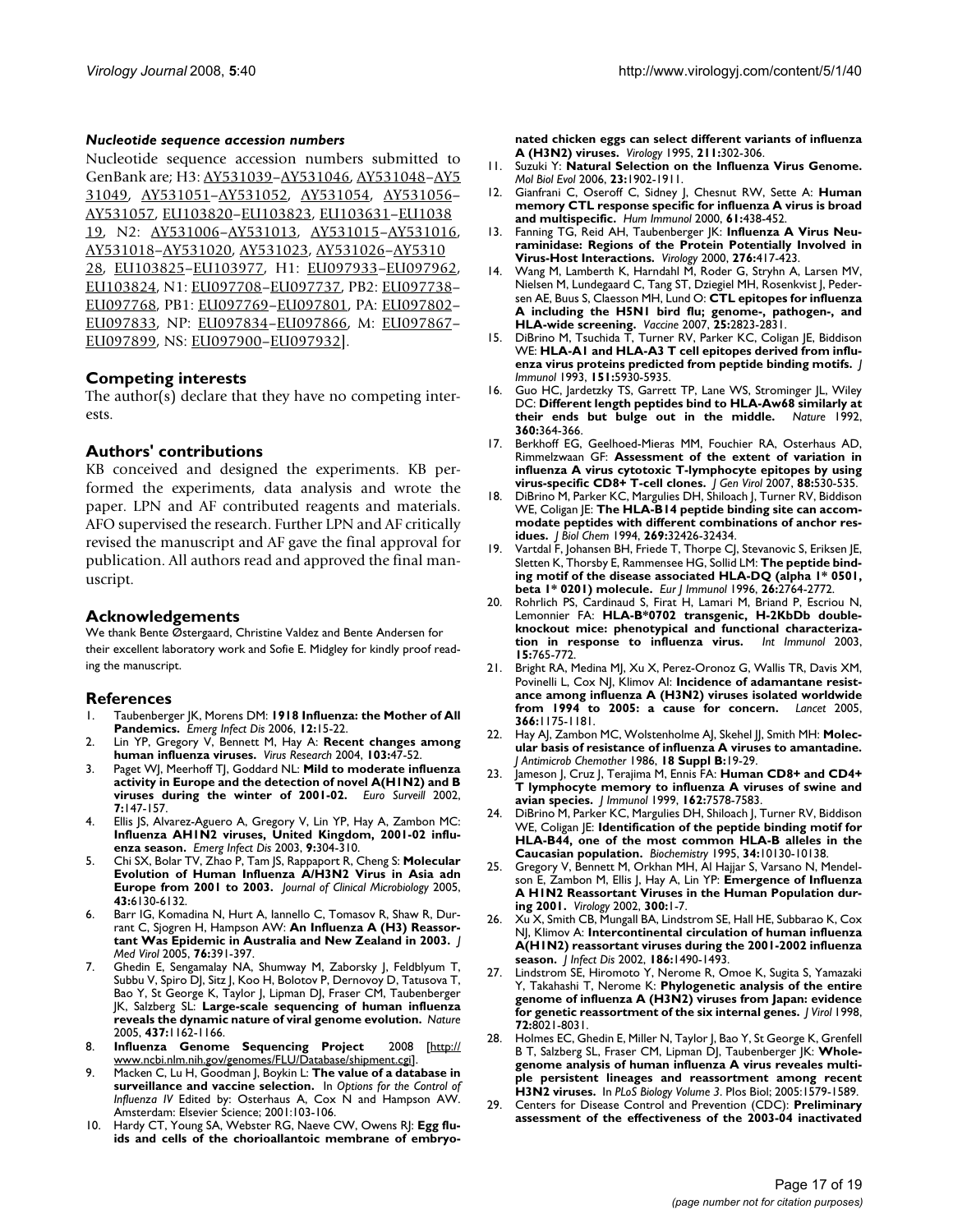**[influenza vaccine--Colorado, December 2003.](http://www.ncbi.nlm.nih.gov/entrez/query.fcgi?cmd=Retrieve&db=PubMed&dopt=Abstract&list_uids=14724559)** *MMWR Morb Mortal Wkly Rep* 2004, **53:**8-11.

- 30. Gulati U, Wu W, Gulati S, Kumari K, Waner JL, Air GM: **[Mis](http://www.ncbi.nlm.nih.gov/entrez/query.fcgi?cmd=Retrieve&db=PubMed&dopt=Abstract&list_uids=15950996)[matched hemagglutinin and neuraminidase specificities in](http://www.ncbi.nlm.nih.gov/entrez/query.fcgi?cmd=Retrieve&db=PubMed&dopt=Abstract&list_uids=15950996) [recent human H3N2 influenza viruses.](http://www.ncbi.nlm.nih.gov/entrez/query.fcgi?cmd=Retrieve&db=PubMed&dopt=Abstract&list_uids=15950996)** *Virology* 2005, **339:**12-20.
- 31. Daum LT, Canas LC, Smith CB, Klimov A, Huff W, Barnes W, Lohman KL: **[Genetic and antigenic analysis of the first A/New Caledo](http://www.ncbi.nlm.nih.gov/entrez/query.fcgi?cmd=Retrieve&db=PubMed&dopt=Abstract&list_uids=11971776)[nia/20/99-like H1N1 influenza isolates reported in the Amer](http://www.ncbi.nlm.nih.gov/entrez/query.fcgi?cmd=Retrieve&db=PubMed&dopt=Abstract&list_uids=11971776)[icas.](http://www.ncbi.nlm.nih.gov/entrez/query.fcgi?cmd=Retrieve&db=PubMed&dopt=Abstract&list_uids=11971776)** *Emerg Infect Dis* 2002, **8:**408-412.
- 32. Organization WH: **Recommended composition of influenza virus vaccines for use in the 2000-2001 season.** *Wkly Epidemiol Rec* 2000:61-68.
- 33. Wiley DC, Wilson IA, Skehel J: [Structural identification of the](http://www.ncbi.nlm.nih.gov/entrez/query.fcgi?cmd=Retrieve&db=PubMed&dopt=Abstract&list_uids=6162101) **[antibody-binding sites of Hong Kong influenza haemaggluti](http://www.ncbi.nlm.nih.gov/entrez/query.fcgi?cmd=Retrieve&db=PubMed&dopt=Abstract&list_uids=6162101)[nin and their involvement in antigenic variation.](http://www.ncbi.nlm.nih.gov/entrez/query.fcgi?cmd=Retrieve&db=PubMed&dopt=Abstract&list_uids=6162101)** *Nature* 1981, **289:**373-378.
- 34. Wang ML, Skehel JJ, Wiley DC: **Comparative Analyses of the Specificities of Anti-Influenza Hemagglutinin Antibodies in Human Sera.** *J Virol* 1985, **57:**124-128.
- 35. Lambkin R, McLain L, Jones SE, Aldridge SL, Dimmock NJ: **[Neutrali](http://www.ncbi.nlm.nih.gov/entrez/query.fcgi?cmd=Retrieve&db=PubMed&dopt=Abstract&list_uids=7527838)[zation escape mutants of type A influenza virus are readily](http://www.ncbi.nlm.nih.gov/entrez/query.fcgi?cmd=Retrieve&db=PubMed&dopt=Abstract&list_uids=7527838) selected by antisera from mice immunized with whole virus: [a possible mechanism for antigenic drift.](http://www.ncbi.nlm.nih.gov/entrez/query.fcgi?cmd=Retrieve&db=PubMed&dopt=Abstract&list_uids=7527838)** *J Gen Virol* 1994, **75:**3493-3502.
- 36. Yohannes K, Roche P, Hampson A, Miller M, Spencer J: **[Annual](http://www.ncbi.nlm.nih.gov/entrez/query.fcgi?cmd=Retrieve&db=PubMed&dopt=Abstract&list_uids=15460951) [report of the National Influenza Surveillance Scheme, 2003.](http://www.ncbi.nlm.nih.gov/entrez/query.fcgi?cmd=Retrieve&db=PubMed&dopt=Abstract&list_uids=15460951)** *Commun Dis Intell* 2004, **28:**160-168.
- 37. Jin H, Zhou H, Liu H, Chan W, Adhikary L, Mahmood K, Lee MS, Kemble G: **[Two residues in the hemagglutinin of A/Fujian/411/](http://www.ncbi.nlm.nih.gov/entrez/query.fcgi?cmd=Retrieve&db=PubMed&dopt=Abstract&list_uids=15866076) [02-like influenza viruses are responsible for antigenic drift](http://www.ncbi.nlm.nih.gov/entrez/query.fcgi?cmd=Retrieve&db=PubMed&dopt=Abstract&list_uids=15866076) [from A/Panama/2007/99.](http://www.ncbi.nlm.nih.gov/entrez/query.fcgi?cmd=Retrieve&db=PubMed&dopt=Abstract&list_uids=15866076)** *Virology* 2005, **336:**113-119.
- 38. Smith DJ, Lapedes AS, de Jong JC, Bestebroer TM, Rimmelzwaan GF, Osterhaus AD, Fouchier RA: **[Mapping the Antigenic and](http://www.ncbi.nlm.nih.gov/entrez/query.fcgi?cmd=Retrieve&db=PubMed&dopt=Abstract&list_uids=15218094) [Genetic Evolution of Influenza Virus.](http://www.ncbi.nlm.nih.gov/entrez/query.fcgi?cmd=Retrieve&db=PubMed&dopt=Abstract&list_uids=15218094)** *Science* 2004, **305:**371-376.
- 39. Munoz ET, Deem MW: **[Epitope analysis for influenza vaccine](http://www.ncbi.nlm.nih.gov/entrez/query.fcgi?cmd=Retrieve&db=PubMed&dopt=Abstract&list_uids=15629357) [design.](http://www.ncbi.nlm.nih.gov/entrez/query.fcgi?cmd=Retrieve&db=PubMed&dopt=Abstract&list_uids=15629357)** *Vaccine* 2005, **23:**1144-1148.
- 40. Wilson IA, Cox NJ: **[Structural Basis of Immune Recognition of](http://www.ncbi.nlm.nih.gov/entrez/query.fcgi?cmd=Retrieve&db=PubMed&dopt=Abstract&list_uids=2188678) [Influenza Virus Hemagglutinin.](http://www.ncbi.nlm.nih.gov/entrez/query.fcgi?cmd=Retrieve&db=PubMed&dopt=Abstract&list_uids=2188678)** *Annual Review of Immunology* 1990, **8:**737-787.
- 41. Gulati U, Hwang CC, Venkatramani L, Gulati S, Stray SJ, Lee JT, Laver WG, Bochkarev A, Zlotnick A, Air GM: **[Antibody epitopes on the](http://www.ncbi.nlm.nih.gov/entrez/query.fcgi?cmd=Retrieve&db=PubMed&dopt=Abstract&list_uids=12414967) [neuraminidase of a recent H3N2 influenza virus \(A/Mem](http://www.ncbi.nlm.nih.gov/entrez/query.fcgi?cmd=Retrieve&db=PubMed&dopt=Abstract&list_uids=12414967)[phis/31/98\).](http://www.ncbi.nlm.nih.gov/entrez/query.fcgi?cmd=Retrieve&db=PubMed&dopt=Abstract&list_uids=12414967)** *J Virol* 2002, **76:**12274-12280.
- 42. Tisdale M: **[Monitoring of viral susceptibility: new challenges](http://www.ncbi.nlm.nih.gov/entrez/query.fcgi?cmd=Retrieve&db=PubMed&dopt=Abstract&list_uids=10654004) [with the development of influenza NA inhibitors.](http://www.ncbi.nlm.nih.gov/entrez/query.fcgi?cmd=Retrieve&db=PubMed&dopt=Abstract&list_uids=10654004)** *Rev Med Virol* 2000, **10:**45-55.
- 43. Kiso M, Mitamura K, Sakai-Tagawa Y, Shiraishi K, Kawakami C, Kimura K, Hayden FG, Sugaya N, Kawaoka Y: **Resistant influenza A viruses in children treated with oseltamivir: descriptive study.** *The Lancet* 2004, **364:**759-765.
- 44. Ilyushina NA, Govorkova EA, Webster RG: **[Detection of amanta](http://www.ncbi.nlm.nih.gov/entrez/query.fcgi?cmd=Retrieve&db=PubMed&dopt=Abstract&list_uids=16081121)[dine-resistant variants among avian influenza viruses iso](http://www.ncbi.nlm.nih.gov/entrez/query.fcgi?cmd=Retrieve&db=PubMed&dopt=Abstract&list_uids=16081121)[lated in North America and Asia.](http://www.ncbi.nlm.nih.gov/entrez/query.fcgi?cmd=Retrieve&db=PubMed&dopt=Abstract&list_uids=16081121)** *Virology* 2005, **341:**102-106.
- 45. Suzuki H, Saito R, Masuda H, Oshitani H, Sato M, Sato I: **[Emergence](http://www.ncbi.nlm.nih.gov/entrez/query.fcgi?cmd=Retrieve&db=PubMed&dopt=Abstract&list_uids=14513385) [of amantadine-resistant influenza A viruses: epidemiological](http://www.ncbi.nlm.nih.gov/entrez/query.fcgi?cmd=Retrieve&db=PubMed&dopt=Abstract&list_uids=14513385) [study.](http://www.ncbi.nlm.nih.gov/entrez/query.fcgi?cmd=Retrieve&db=PubMed&dopt=Abstract&list_uids=14513385)** *J Infect Chemother* 2003, **9:**195-200.
- 46. Gubareva LV, Kaiser L, Hayden FG: **[Influenza virus neuramini](http://www.ncbi.nlm.nih.gov/entrez/query.fcgi?cmd=Retrieve&db=PubMed&dopt=Abstract&list_uids=10711940)[dase inhibitors.](http://www.ncbi.nlm.nih.gov/entrez/query.fcgi?cmd=Retrieve&db=PubMed&dopt=Abstract&list_uids=10711940)** *Lancet* 2000, **355:**827-835.
- 47. Ives JA, Carr JA, Mendel DB, Tai CY, Lambkin R, Kelly L, Oxford JS, Hayden FG, Roberts NA: **[The H274Y mutation in the influenza](http://www.ncbi.nlm.nih.gov/entrez/query.fcgi?cmd=Retrieve&db=PubMed&dopt=Abstract&list_uids=12103431) [A/H1N1 neuraminidase active site following oseltamivir](http://www.ncbi.nlm.nih.gov/entrez/query.fcgi?cmd=Retrieve&db=PubMed&dopt=Abstract&list_uids=12103431) phosphate treatment leave virus severely compromised [both in vitro and in vivo.](http://www.ncbi.nlm.nih.gov/entrez/query.fcgi?cmd=Retrieve&db=PubMed&dopt=Abstract&list_uids=12103431)** *Antiviral Res* 2002, **55:**307-317.
- 48. Bui HH, Peters B, Assarsson E, Mbawuike I, Sette A: **[Ab and T cell](http://www.ncbi.nlm.nih.gov/entrez/query.fcgi?cmd=Retrieve&db=PubMed&dopt=Abstract&list_uids=17200302) [epitopes of influenza A virus, knowledge and opportunities.](http://www.ncbi.nlm.nih.gov/entrez/query.fcgi?cmd=Retrieve&db=PubMed&dopt=Abstract&list_uids=17200302)** *Proc Natl Acad Sci U S A* 2007, **104:**246-251.
- 49. Townsend AR, Skehel ||: [The influenza A virus nucleoprotein](http://www.ncbi.nlm.nih.gov/entrez/query.fcgi?cmd=Retrieve&db=PubMed&dopt=Abstract&list_uids=6206181) **[gene controls the induction of both subtype specific and](http://www.ncbi.nlm.nih.gov/entrez/query.fcgi?cmd=Retrieve&db=PubMed&dopt=Abstract&list_uids=6206181) [cross-reactive cytotoxic T cells.](http://www.ncbi.nlm.nih.gov/entrez/query.fcgi?cmd=Retrieve&db=PubMed&dopt=Abstract&list_uids=6206181)** *J Exp Med* 1984, **160:**552-563.
- 50. Winter G, Fields S: **[The structure of the gene encoding the](http://www.ncbi.nlm.nih.gov/entrez/query.fcgi?cmd=Retrieve&db=PubMed&dopt=Abstract&list_uids=7292985) [nucleoprotein of human influenza virus A/PR/8/34.](http://www.ncbi.nlm.nih.gov/entrez/query.fcgi?cmd=Retrieve&db=PubMed&dopt=Abstract&list_uids=7292985)** *Virology* 1981, **114:**423-428.
- 51. Abed Y, Goyette N, Boivin G: **[Generation and characterization](http://www.ncbi.nlm.nih.gov/entrez/query.fcgi?cmd=Retrieve&db=PubMed&dopt=Abstract&list_uids=15673732) [of recombinant influenza A \(H1N1\) viruses harboring aman-](http://www.ncbi.nlm.nih.gov/entrez/query.fcgi?cmd=Retrieve&db=PubMed&dopt=Abstract&list_uids=15673732)**

**[tadine resistance mutations.](http://www.ncbi.nlm.nih.gov/entrez/query.fcgi?cmd=Retrieve&db=PubMed&dopt=Abstract&list_uids=15673732)** *Antimicrob Agents Chemother* 2005, **49:**556-559.

- 52. Bright RA, Shay DK, Shu B, Cox NJ, Klimov A: **[Adamantane Reas](http://www.ncbi.nlm.nih.gov/entrez/query.fcgi?cmd=Retrieve&db=PubMed&dopt=Abstract&list_uids=16456087)[istance Among Influenza A Viruses Isolated Early During the](http://www.ncbi.nlm.nih.gov/entrez/query.fcgi?cmd=Retrieve&db=PubMed&dopt=Abstract&list_uids=16456087) [2005-2006 Influenza Season in the United States.](http://www.ncbi.nlm.nih.gov/entrez/query.fcgi?cmd=Retrieve&db=PubMed&dopt=Abstract&list_uids=16456087)** *JAMA* 2006, **295:**891-894.
- 53. Barr IG, Hurt AC, Iannello P, Tomasov C, Deed N, Komadina N: **[Increased adamantane resistance in influenza A\(H3\) viruses](http://www.ncbi.nlm.nih.gov/entrez/query.fcgi?cmd=Retrieve&db=PubMed&dopt=Abstract&list_uids=16963130) [in Australia and neighbouring countries in 2005.](http://www.ncbi.nlm.nih.gov/entrez/query.fcgi?cmd=Retrieve&db=PubMed&dopt=Abstract&list_uids=16963130)** *Antiviral Res* 2007, **73:**112-117.
- 54. Medeiros R, Escriou N, Naffakh N, Manuguerra JC, van der Werf S: **[Hemagglutinin Residues of Recent Human A\(H3N2\) Influ](http://www.ncbi.nlm.nih.gov/entrez/query.fcgi?cmd=Retrieve&db=PubMed&dopt=Abstract&list_uids=11601919)enza Viruses That Contribute to the Inability to Agglutinate [Chicken Erythrocytes.](http://www.ncbi.nlm.nih.gov/entrez/query.fcgi?cmd=Retrieve&db=PubMed&dopt=Abstract&list_uids=11601919)** *Virology* 2001, **289:**74-85.
- 55. Mochalova L, Gambaryan A, Romanova J, Tuzikov A, Chinarev A, Katinger D, Katinger H, Egorov A, Bovin N: **[Receptor-binding prop](http://www.ncbi.nlm.nih.gov/entrez/query.fcgi?cmd=Retrieve&db=PubMed&dopt=Abstract&list_uids=12954214)erties of modern human influenza viruses primarily isolated [in Vero and MDCK cells and chicken embryonated eggs.](http://www.ncbi.nlm.nih.gov/entrez/query.fcgi?cmd=Retrieve&db=PubMed&dopt=Abstract&list_uids=12954214)** *Virology* 2003, **313:**473-480.
- 56. Lu B, Zhou H, Ye D, Kemble G, Jin H: **[Improvement of Influenza](http://www.ncbi.nlm.nih.gov/entrez/query.fcgi?cmd=Retrieve&db=PubMed&dopt=Abstract&list_uids=15890915) [A/Fujian/411/02 \(H3N2\) Virus Growth in Embryonated](http://www.ncbi.nlm.nih.gov/entrez/query.fcgi?cmd=Retrieve&db=PubMed&dopt=Abstract&list_uids=15890915) Chicken Eggs by Balancing the Hemagglutinin and Neurami[nidase Activities, Using Reverse Genetics.](http://www.ncbi.nlm.nih.gov/entrez/query.fcgi?cmd=Retrieve&db=PubMed&dopt=Abstract&list_uids=15890915)** *J Virol* 2005, **79:**6763-6771.
- 57. Lu B, Zhou H, Chan W, Kemble G, Jin H: **[Single amino acid sub](http://www.ncbi.nlm.nih.gov/entrez/query.fcgi?cmd=Retrieve&db=PubMed&dopt=Abstract&list_uids=16814431)[stitutions in the hemagglutinin of influenza A/Singapore/21/](http://www.ncbi.nlm.nih.gov/entrez/query.fcgi?cmd=Retrieve&db=PubMed&dopt=Abstract&list_uids=16814431) 04 (H3N2) increase virus growth in embryonated chicken [eggs.](http://www.ncbi.nlm.nih.gov/entrez/query.fcgi?cmd=Retrieve&db=PubMed&dopt=Abstract&list_uids=16814431)** *Vaccine* 2006, **24:**6691-6693.
- 58. Abe Y, Takashita E, Sugawara K, Matsuzaki Y, Muraki Y, Hongo S: **[Effect of the addition of oligosaccharides on the biological](http://www.ncbi.nlm.nih.gov/entrez/query.fcgi?cmd=Retrieve&db=PubMed&dopt=Abstract&list_uids=15331693) activities and antigenicity of influenza A/H3N2 virus hemag[glutinin.](http://www.ncbi.nlm.nih.gov/entrez/query.fcgi?cmd=Retrieve&db=PubMed&dopt=Abstract&list_uids=15331693)** *J Virol* 2004, **78:**9605-9611.
- 59. Knossow M, Skehel JJ: **[Variation and infectivity neutralization in](http://www.ncbi.nlm.nih.gov/entrez/query.fcgi?cmd=Retrieve&db=PubMed&dopt=Abstract&list_uids=16925526) [influenza.](http://www.ncbi.nlm.nih.gov/entrez/query.fcgi?cmd=Retrieve&db=PubMed&dopt=Abstract&list_uids=16925526)** *Immunology* 2006, **119:**1-7.
- 60. Xu X, Cox NJ, Bender CA, Regnery HL, Shaw MW: **[Genetic varia](http://www.ncbi.nlm.nih.gov/entrez/query.fcgi?cmd=Retrieve&db=PubMed&dopt=Abstract&list_uids=8862412)[tion in neuraminidase genes of influenza A \(H3N2\) viruses.](http://www.ncbi.nlm.nih.gov/entrez/query.fcgi?cmd=Retrieve&db=PubMed&dopt=Abstract&list_uids=8862412)** *Virology* 1996, **224:**175-183.
- 61. Wolf YI, Viboud C, Holmes EC, Koonin EV, Lipman DJ: **[Long inter](http://www.ncbi.nlm.nih.gov/entrez/query.fcgi?cmd=Retrieve&db=PubMed&dopt=Abstract&list_uids=17067369)[vals of stasis punctuated by bursts of positive selection in the](http://www.ncbi.nlm.nih.gov/entrez/query.fcgi?cmd=Retrieve&db=PubMed&dopt=Abstract&list_uids=17067369) [seasonal evolution of influenza A virus.](http://www.ncbi.nlm.nih.gov/entrez/query.fcgi?cmd=Retrieve&db=PubMed&dopt=Abstract&list_uids=17067369)** *Biol Direct* 2006, **1:**34.
- 62. Nelson MI, Simonsen L, Viboud C, Miller MA, Taylor J, George KS, Griesemer SB, Ghedi E, Sengamalay NA, Spiro DJ, Volkov I, Grenfell BT, Lipman DJ, Taubenberger JK, Holmes EC: **[Stochastic Proc](http://www.ncbi.nlm.nih.gov/entrez/query.fcgi?cmd=Retrieve&db=PubMed&dopt=Abstract&list_uids=17140286)[esses Are Key Determinants of Short-Term Evolution in](http://www.ncbi.nlm.nih.gov/entrez/query.fcgi?cmd=Retrieve&db=PubMed&dopt=Abstract&list_uids=17140286) [Influenza A Virus.](http://www.ncbi.nlm.nih.gov/entrez/query.fcgi?cmd=Retrieve&db=PubMed&dopt=Abstract&list_uids=17140286)** *PLoS Pathog* 2006, **2:**e125.
- 63. Bush RM, Fitch WM, Bender CA, Cox NJ: **[Positive selection on](http://www.ncbi.nlm.nih.gov/entrez/query.fcgi?cmd=Retrieve&db=PubMed&dopt=Abstract&list_uids=10555276) [the H3 hemagglutinin gene of human influenza virus A.](http://www.ncbi.nlm.nih.gov/entrez/query.fcgi?cmd=Retrieve&db=PubMed&dopt=Abstract&list_uids=10555276)** *Mol Biol Evol* 1999, **16:**1457-1465.
- 64. Bragstad K, Jorgensen PH, Handberg KJ, Fomsgaard A: **[Genome](http://www.ncbi.nlm.nih.gov/entrez/query.fcgi?cmd=Retrieve&db=PubMed&dopt=Abstract&list_uids=17115305) [characterisation of the newly discovered avian influenza A](http://www.ncbi.nlm.nih.gov/entrez/query.fcgi?cmd=Retrieve&db=PubMed&dopt=Abstract&list_uids=17115305) [H5N7 virus subtype combination.](http://www.ncbi.nlm.nih.gov/entrez/query.fcgi?cmd=Retrieve&db=PubMed&dopt=Abstract&list_uids=17115305)** *Arch Virol* 2006.
- 65. Hoffmann E, Stech J, Guan Y, Webster RG, Perez DR: **[Universal](http://www.ncbi.nlm.nih.gov/entrez/query.fcgi?cmd=Retrieve&db=PubMed&dopt=Abstract&list_uids=11811679) [primer set for the full-length amplification of all influenza A](http://www.ncbi.nlm.nih.gov/entrez/query.fcgi?cmd=Retrieve&db=PubMed&dopt=Abstract&list_uids=11811679) [viruses.](http://www.ncbi.nlm.nih.gov/entrez/query.fcgi?cmd=Retrieve&db=PubMed&dopt=Abstract&list_uids=11811679)** *Arch Virol* 2001, **146:**2275-2289.
- Bragstad K, Jorgensen PH, Handberg KJ, Mellergaard S, Corbet S, Fomsgaard A: **[New avian influenza A virus subtype combina](http://www.ncbi.nlm.nih.gov/entrez/query.fcgi?cmd=Retrieve&db=PubMed&dopt=Abstract&list_uids=15763149)[tion H5N7 identified in Danish mallard ducks.](http://www.ncbi.nlm.nih.gov/entrez/query.fcgi?cmd=Retrieve&db=PubMed&dopt=Abstract&list_uids=15763149)** *Virus Res* 2005, **109:**181-190.
- 67. Hall TA: **BioEdit: a user-friendly biological sequence alignment editor and analysis program for Windows 95/98/NT.** *Nucl Acids Symp Ser* 1999, **41:**95-98 [[http://www.mbio.ncsu.edu/](http://www.mbio.ncsu.edu/BioEdit/bioedit.html) [BioEdit/bioedit.html](http://www.mbio.ncsu.edu/BioEdit/bioedit.html)].
- 68. Kumar S, Tamura K, Nei M: **[Integrated Software for Molecular](http://www.ncbi.nlm.nih.gov/entrez/query.fcgi?cmd=Retrieve&db=PubMed&dopt=Abstract&list_uids=15260895) [Evolutionary Genetics Analysis and Sequence Alignment.](http://www.ncbi.nlm.nih.gov/entrez/query.fcgi?cmd=Retrieve&db=PubMed&dopt=Abstract&list_uids=15260895)** *Briefings in Bioinformatics* 2004, **5:**150-163 [\[http://www.megasoft](http://www.megasoftware.net) [ware.net](http://www.megasoftware.net)].
- 69. Swafford DL: **Phylogenetic Analysis Using Parsimony, PAUP.** Sinauer Associates, Inc. Publishers; 2003.
- 70. Pond SL, Frost SD: **[Datamonkey: rapid detection of selective](http://www.ncbi.nlm.nih.gov/entrez/query.fcgi?cmd=Retrieve&db=PubMed&dopt=Abstract&list_uids=15713735) [pressure on individual sites of codon alignments.](http://www.ncbi.nlm.nih.gov/entrez/query.fcgi?cmd=Retrieve&db=PubMed&dopt=Abstract&list_uids=15713735)** *Bioinformatics* 2005, **21:**2531-2533.
- 71. Suzuki Y, Gojobori T: **[A method for detecting positive selection](http://www.ncbi.nlm.nih.gov/entrez/query.fcgi?cmd=Retrieve&db=PubMed&dopt=Abstract&list_uids=10563013) [at single amino acid sites.](http://www.ncbi.nlm.nih.gov/entrez/query.fcgi?cmd=Retrieve&db=PubMed&dopt=Abstract&list_uids=10563013)** *Mol Biol Evol* 1999, **16:**1315-1328.
- 72. Pond SL, Frost SD, Muse SV: **[HyPhy: hypothesis testing using](http://www.ncbi.nlm.nih.gov/entrez/query.fcgi?cmd=Retrieve&db=PubMed&dopt=Abstract&list_uids=15509596) [phylogenies.](http://www.ncbi.nlm.nih.gov/entrez/query.fcgi?cmd=Retrieve&db=PubMed&dopt=Abstract&list_uids=15509596)** *Bioinformatics* 2005, **21:**676-679.